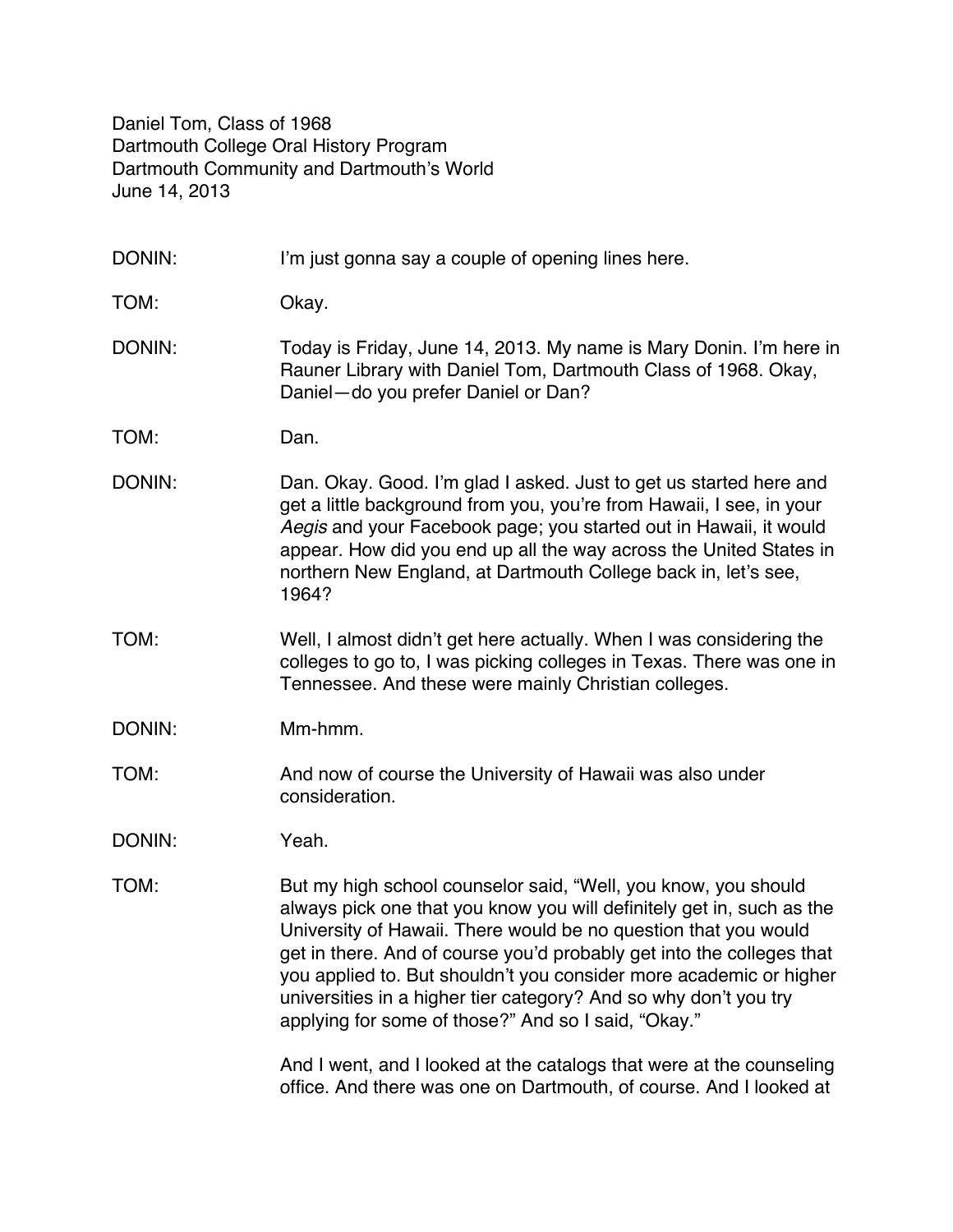the description. I read everything. And I said, well, you know, I really like the sound of this. And I was intending to major in American history anyway. And so this would be a good uni- college to go to for that. Plus the fact that my mother, during the war years, had a colleague, a coworker, in civil service, who was William Goodman. And he was the Class of '39.

#### DONIN: Wow.

- TOM: And through the years my mother was very good at keeping, you know, in touch with her friends from the past. And so she would get a Christmas letter and card every year from him and his wife. And she would send, of course, her Christmas greeting and letter to him. In addition, since I went to a public high school, you would have to buy book covers for your textbooks and the book covers usually had the insignias and colors of different colleges. One year I happened to buy a Dartmouth book cover. So she mentioned the fact that, you know, she had a coworker that went to Dartmouth. So that's how the name Dartmouth got introduced into the home and why I considered Dartmouth as a choice. And I also picked Harvard and applied to both Dartmouth and Harvard. And sight unseen, of course, just from what was described in the catalog.
- DONIN: A few pictures in a catalog-
- TOM: Right.
- DONIN: — was all you knew.
- TOM: Yes. Right. And it's not like today where students get a chance to take a trip, sometimes with their parents, sometimes without, and they go and visit the different colleges, and then they make their choice. Well, I made my choice sight unseen.
- DONIN: Golly! You're very brave. How did you feel about going so far away?
- TOM: Well, I knew it was a challenge. But I just felt there was an opportunity, and so I would take it. But then I later found out that my mother was also rather adventurous. [Laughs.] But that was after the fact.

My mother, when she was young, while in high school, worked for a military family. We were located near a military base, an army base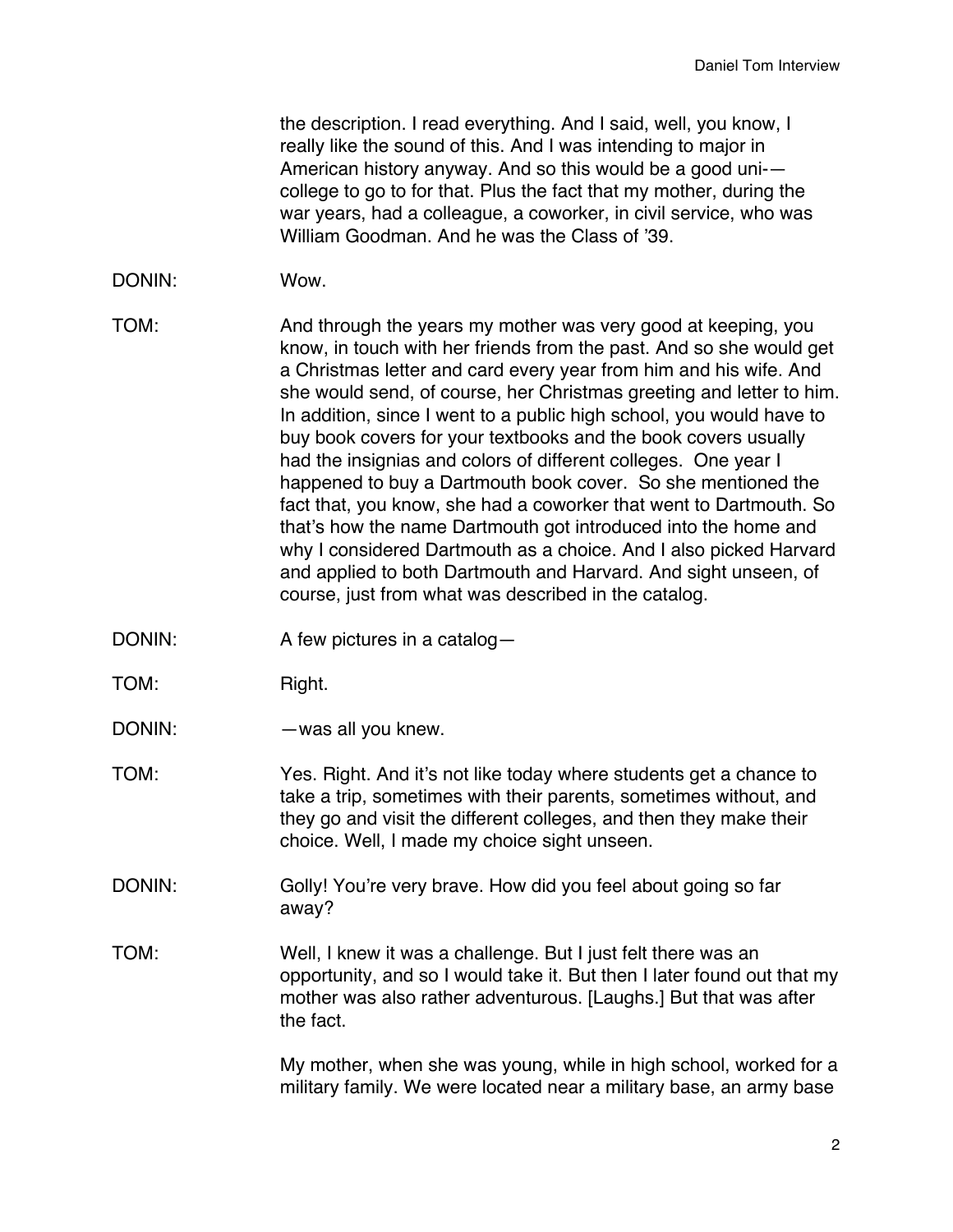called Schofield Barracks. And so while she was in high school, she would work as like a housekeeper at the base for the officers' families. And so she worked for this one family, and she also watched their child; they had a newborn child. And when they got orders to go to Fort Ethan Allen in Burlington, Vermont—

- DONIN: Oh, my goodness! Yep.
- TOM: They asked her if she would come along with them and continue to watch their son and work for them.
- DONIN: Leave Hawaii and go with them?
- TOM: With them, yes.
- DONIN: Oh, my goodness! How old were you when this happened?
- TOM: Well, I wasn't even born, but she was in….
- DONIN: Oh, this was when she was young.
- TOM: Yes.
- DONIN: Okay. Sorry.
- TOM: She was about maybe 18, 19; out of high school.
- DONIN: Oh! Right. Okay.
- TOM: And so she said yes. And so they paid her way, and she accompanied them to Vermont and Fort Ethan Allen. And she stayed with them for two years, until the child was three, I think.
- DONIN: Mm-hmm.
- TOM: But she made friends in the community. And after the fact she said, "Well, you know, I went to Vermont, I spent two years there, I have all these friends there. So if you go to Dartmouth, you can go [laughs] and meet my friends in Vermont."

DONIN: Oh, fantastic.

TOM: And of course, you know, if you go to Dartmouth, you would see William Goodman also.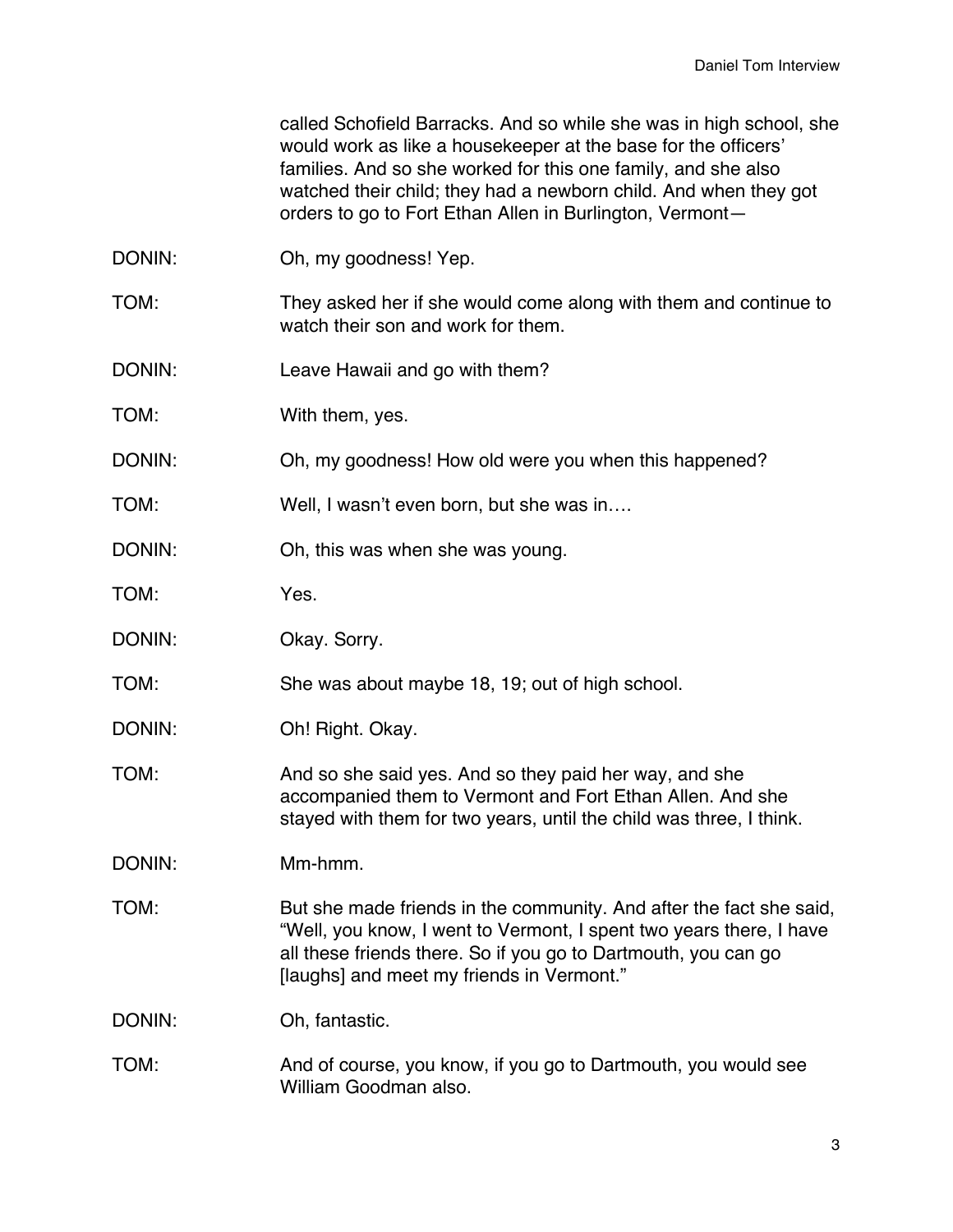- DONIN: Yeah. That's amazing. So she was adventurous.
- TOM: Yes. You know when you consider age 18…she was born in 1914. So that would have been in the thirties. Incidentally, several years ago, maybe 5 or 6, out of the blue, I received a phone call from a man asking if I knew an Ayako, that's my mother's name, who had been his babysitter as a child. It was the son of the military family whom my mother worked for in Vermont and he was trying to reconnect with her or a relative. Both his parents and my parents were deceased by this time. He had gone to the Naval Academy and was now retired from the Navy and living in San Diego. We had a very nice chat.
- DONIN: Yeah. And so that sort of made this...probably this location not so intimidating to her because she'd been close by.
- TOM: Right, right.
- DONIN: Uh-huh! So were you the first in your family—were you the oldest child in your family?
- TOM: I'm the only child.
- DONIN: Oh, you're the only child. And so had your parents gone to college? Or was this a new experience for them, to have their child going to college?
- TOM: To have their child go to a four-year college, yes. My father actually got his GED in the same year that I graduated from high school.
- DONIN: Oh, that's great!
- TOM: His stepfather died when he was like about 15 years old. And so he had to help support the family. His father had died earlier and his mother had remarried and it was her second husband who had died when my dad was 15.

DONIN: Oh, yeah.

## TOM: There were three other children in the family. He was the oldest. And so he dropped out of high school to go to work.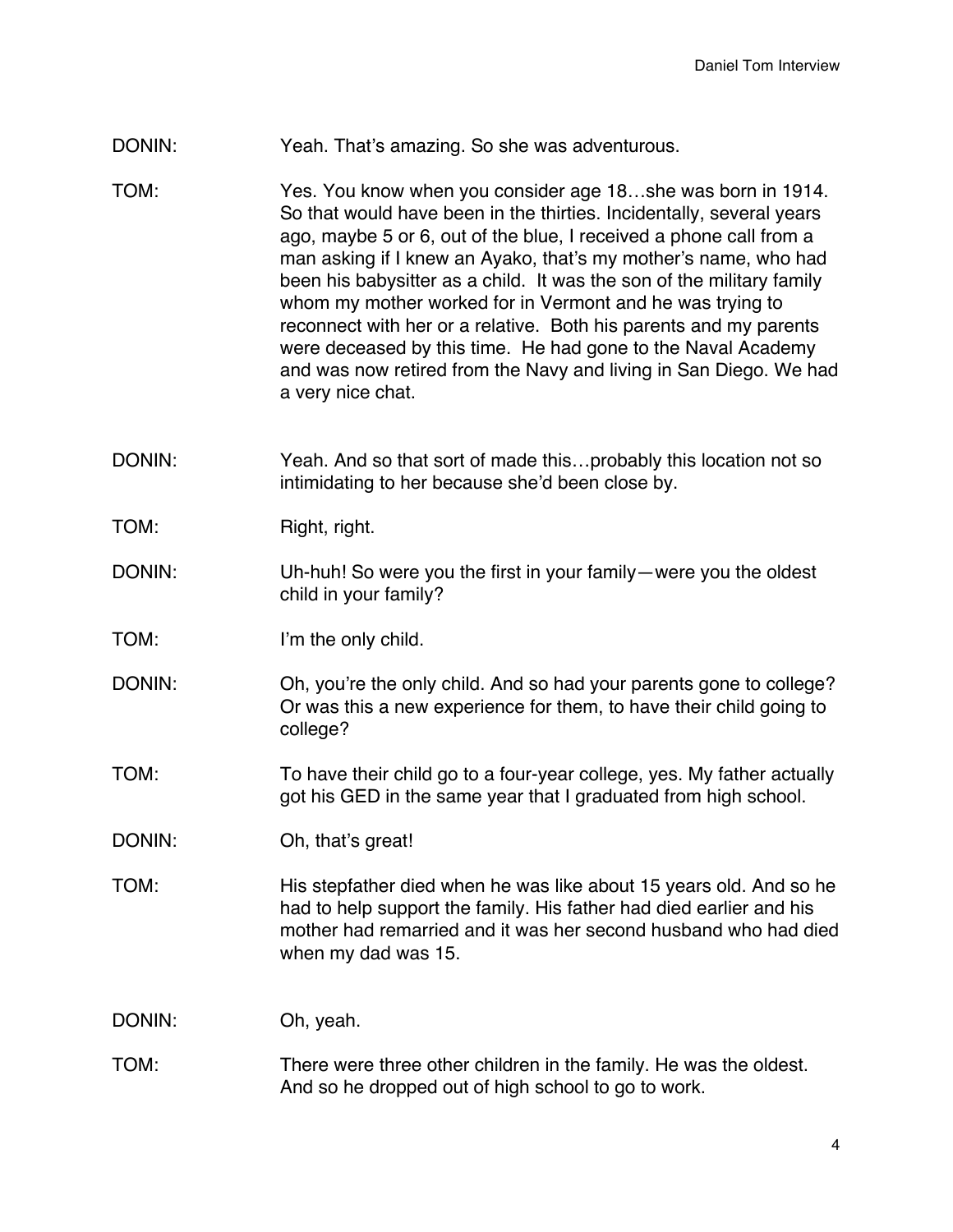- DONIN: Mmm. A common occurrence at that time.
- TOM: Right. And to help support his mother and the children.
- DONIN: Right.
- TOM: And eventually the two younger children did eventually go to college also. But he never had the opportunity to go to college.
- DONIN: Right.
- TOM: Now, my mother, after she left the employ of the military family, she went to Gregg Business School in Chicago and became a secretary or a….
- DONIN: What they call "administrative assistant" these days, I think, right?
- TOM: Right, right. So she did go to that school, but it was not a four-year college. After she retired, my mother did return to school and received an associate of arts degree from a community college.
- DONIN: So having their son go to an Ivy League college was a pretty exciting event, I would think.
- TOM: Yes, very much so.
- DONIN: So you must have been an excellent student in high school.
- TOM: Well, [chuckles] I guess so. I was the Salutatorian of my class.
- DONIN: Yeah.
- TOM: And I went to a public school. And most of my—all of my Dartmouth classmates from Hawaii went to private schools. So I was the only public school student from Hawaii in my Dartmouth class.
- DONIN: To go to an Ivy League college.
- TOM: Yes. If you meant that I was the only public high school graduate from Hawaii to go to an Ivy League college in 1964, it's quite possible. Interestingly enough one of my cousin's twin sons who also went to a public high school in Hawaii went to Harvard, but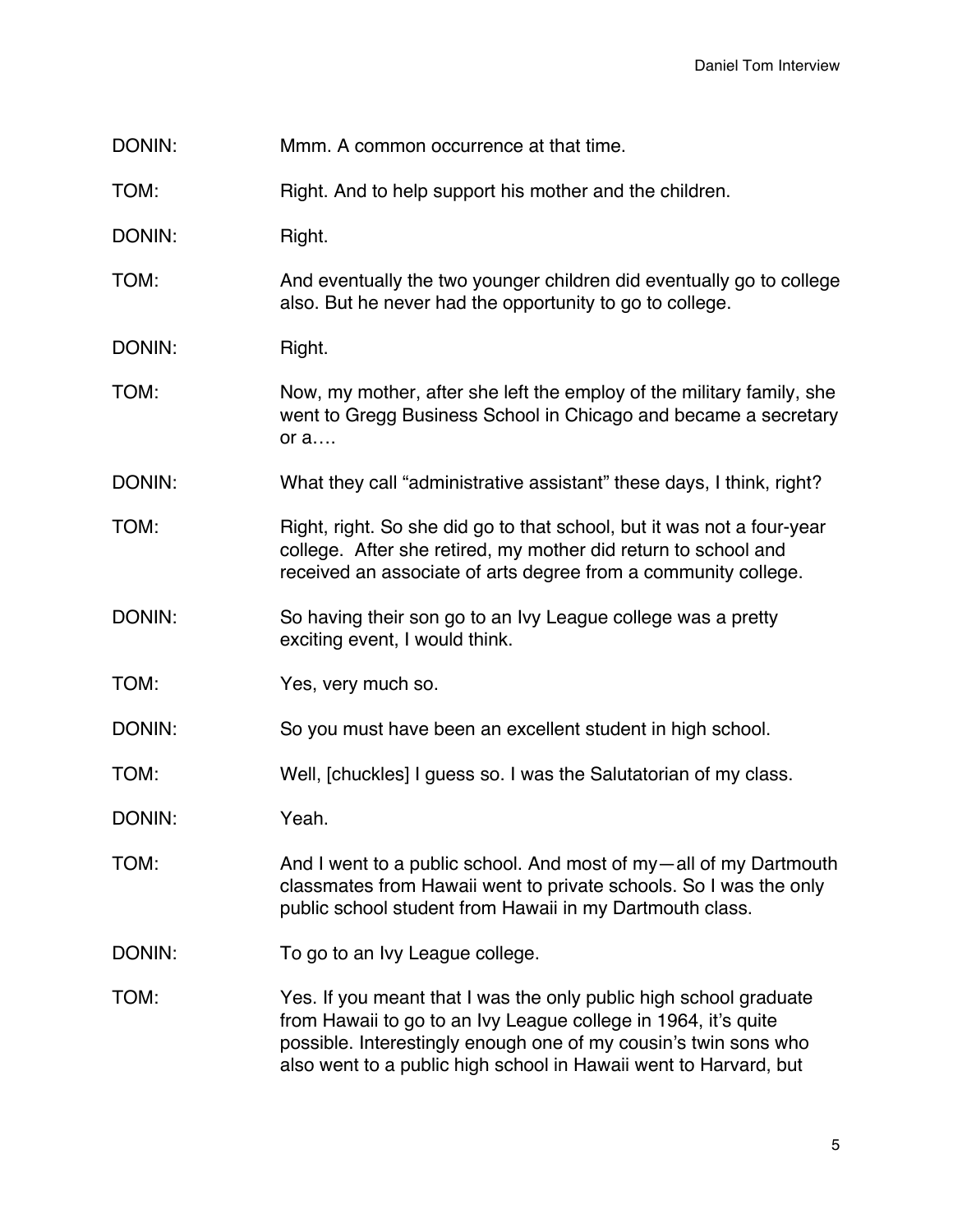we're talking about the next generation and about four decades later.

- DONIN: Wow! That's quite an honor. So they were proud.
- TOM: Yes. And I grew up in a very small town. Well, I guess around then it was 10,000 maybe. Maybe even less than 10,000 population. It was considered a pineapple town because there were pineapple fields all around us.
- DONIN: Oh, wow!

#### TOM: And while I was growing up, there were even pineapple fields in the town itself.

- DONIN: Oh. Uh-huh.
- TOM: And eventually those all became residential. [Chuckles.] But they still grew pineapple and harvested pineapple right there inside the town. And most of my relatives, including my father, worked for one of the companies, either Dole or Del Monte or Libby which was big in pineapple production.
- DONIN: Big employers, too.
- TOM: Right.
- DONIN: In the state. Yeah.
- TOM: And we considered ourselves the pineapple capital of the world.
- DONIN: Oh, fantastic! That's great. But not anymore, I guess.
- TOM: Right. Not anymore. However, we still hold a Pineapple Festival in my hometown of Wahiawa every year to celebrate and remember our past.
- DONIN: So what was it like.... Were you used to traveling to the mainland and moving around the country?
- TOM: No. [Chuckles.] The only other time that I'd been to the mainland I was five years old, when my parents took a trip. And we went—I can hardly remember most of it. We went to Carlsbad Caverns. I do remember that. The Grand Canyon. We went through Mississippi,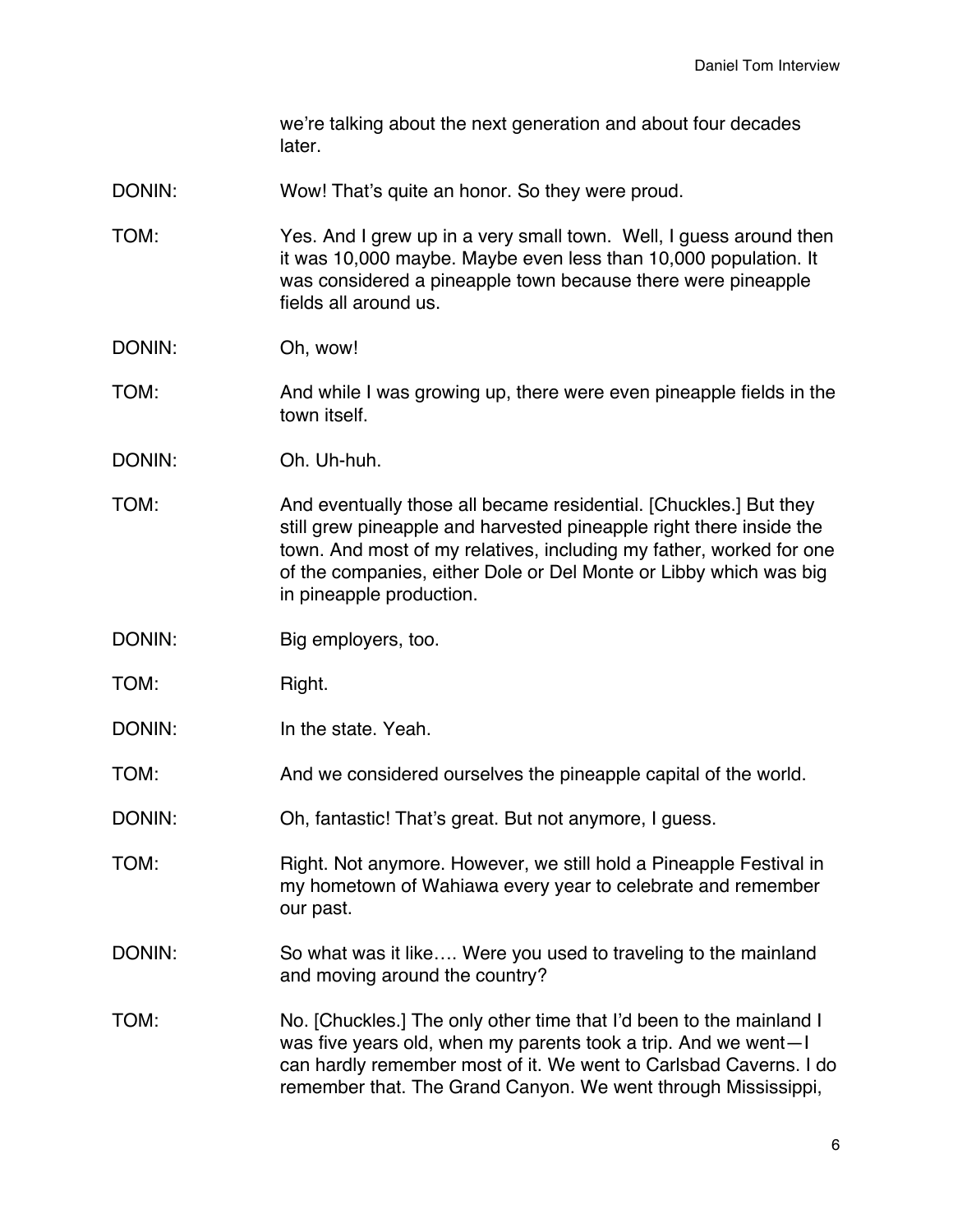and we went to Miami and we went to New Orleans. They tell me these things, [chuckles] but I don't recall much of it at all. So that was the big trip at age five. And from that time to the time I went to Dartmouth, I had never been outside Hawaii.

- DONIN: So how scary was it?
- TOM: Well, the thing that made it easier is that we had a lot of friends throughout the country. Well, since we were located near an army base and we went to church…. We had a lot of church friends that were stationed at Schofield Barracks.
- DONIN: Mm-hmm.
- TOM: But then when they left, they would be stationed all over the United States.
- DONIN: Oh, yes. Right.
- TOM: But again, my parents would keep up with these friends that they made at church. And so they knew where all of these people were. And we also had friends from Wahiawa who lived, you know, made their careers and left Hawaii and were also living in other states. So they said, "Well, you can always go and see these friends." And I also had an aunt and uncle that lived in Arlington Heights, Illinois.
- DONIN: Ah!
- TOM: It was my father's younger sister.
- DONIN: Mm-hmm.
- TOM: Right next to him actually. She was the second child in that family. So that made it a little bit easier. I spent spring breaks at this aunt and uncle's home in Illinois.
- DONIN: Yeah.
- TOM: And coming to Dartmouth, the New York World's Fair was going on at that time.
- DONIN: Mm-hmm.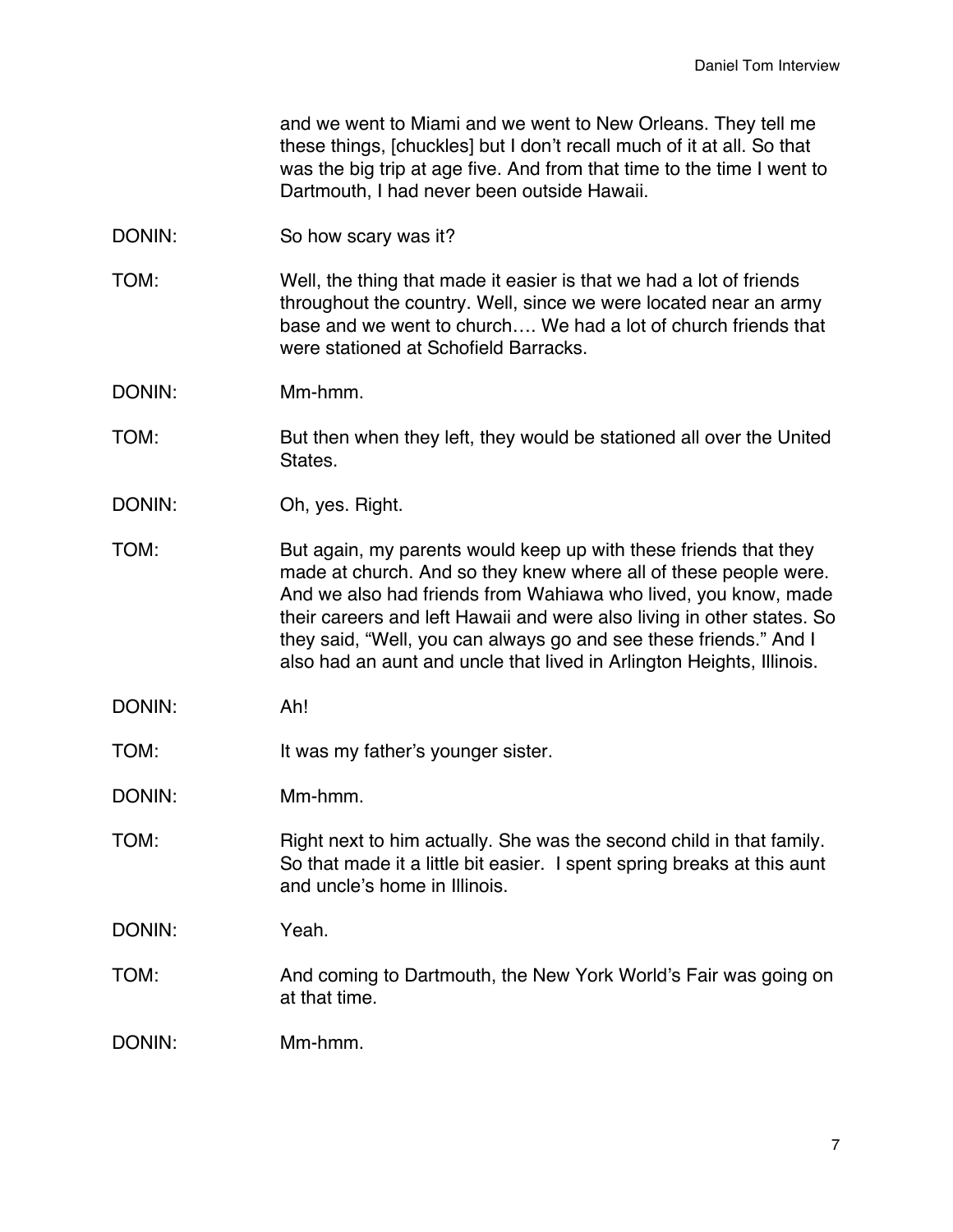- TOM: So I had an uncle in Long Beach. And we had friends in New York on Long Island because he worked as an agricultural inspector at JFK.
- DONIN: Mm-hmm.
- TOM: So as I made my way across, I stopped in Long Beach to see my uncle.
- DONIN: Oh, great.
- TOM: Spent some time with him. And then, you know, got to see that part of California. I don't know if we went to Disneyland or not. But anyway, Hollywood and did all of that. And then we went to New York and I stayed with the friends on Long Island, we went to the World's Fair.
- DONIN: Oh, what an adventure you had just getting across the country.
- TOM: Right.
- DONIN: This is wonderful.
- TOM: Right, right. And then from there, New York, came here.
- DONIN: Found your way up here.
- TOM: To White River Junction and then...
- DONIN: So you traveled mostly by train or bus?
- TOM: It was all by plane.
- DONIN: Oh, by plane.
- TOM: Mm-hmm.
- DONIN: So what did you find when you pulled into White River Junction and got on a bus to Hanover, New Hampshire?
- TOM: [Laughs.] Well, there were other arriving students. And then you just went with the flow, I guess. [Chuckles.]
- DONIN: Yes, yes.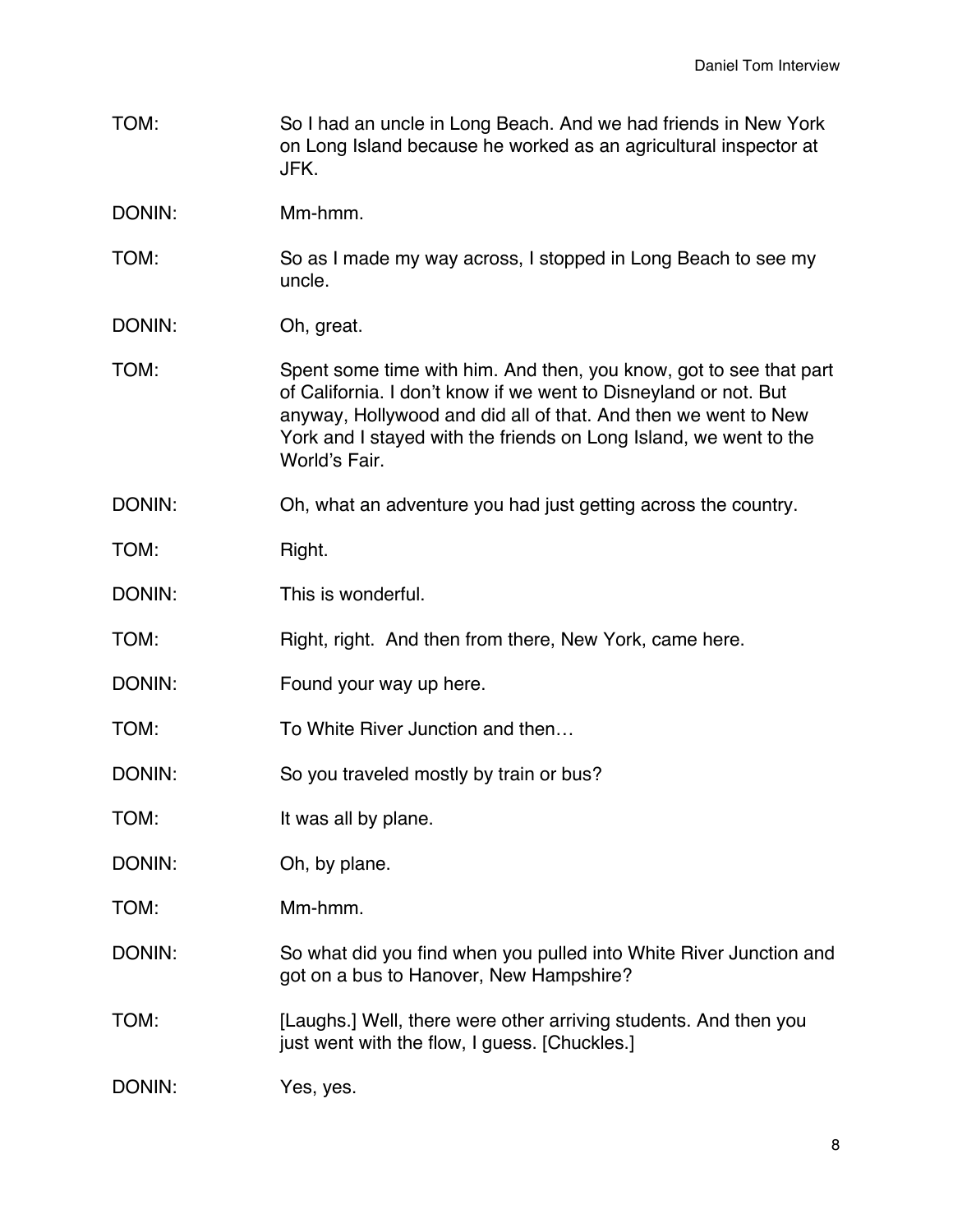- TOM: And of course it was Freshman Week. We got our beanies and all of that kind of thing. Found our post office box at the Hop.
- DONIN: Oh, yes, at the Hop. It was, at the time, yes. I guess the Hop had just been built, hadn't it?
- TOM: Yes, it was fairly new. Yeah.
- DONIN: Yeah, fairly new. And did you go on a freshman trip?
- TOM: No, no.
- DONIN: You chose not to?
- TOM: I chose.... Well, it's not that I chose not to. Maybe I was not very aware of the trip. Since I applied to Dartmouth rather later than earlier—you know, I didn't apply for early admission or anything like that because I wasn't even intending to apply to Dartmouth. And then, of course, my parents, you know, it would be an expense for them.
- DONIN: Another expense.
- TOM: Right.
- DONIN: Yes. That's the case with a lot of students, I think, that it's just one more thing you have to pay for.
- TOM: So I didn't go on a freshman trip. So I didn't have that experience.
- DONIN: Mm-hmm.
- TOM: Which I understand is one that you get to know a lot of your classmates on that trip and lifelong friends and so forth. But, no, I didn't. [Chuckles.]
- DONIN: So what dorm were you assigned to?
- TOM: I was assigned to the Wigwam dorms, which are [chuckles] no longer in existence.
- DONIN: Yeah-thankfully.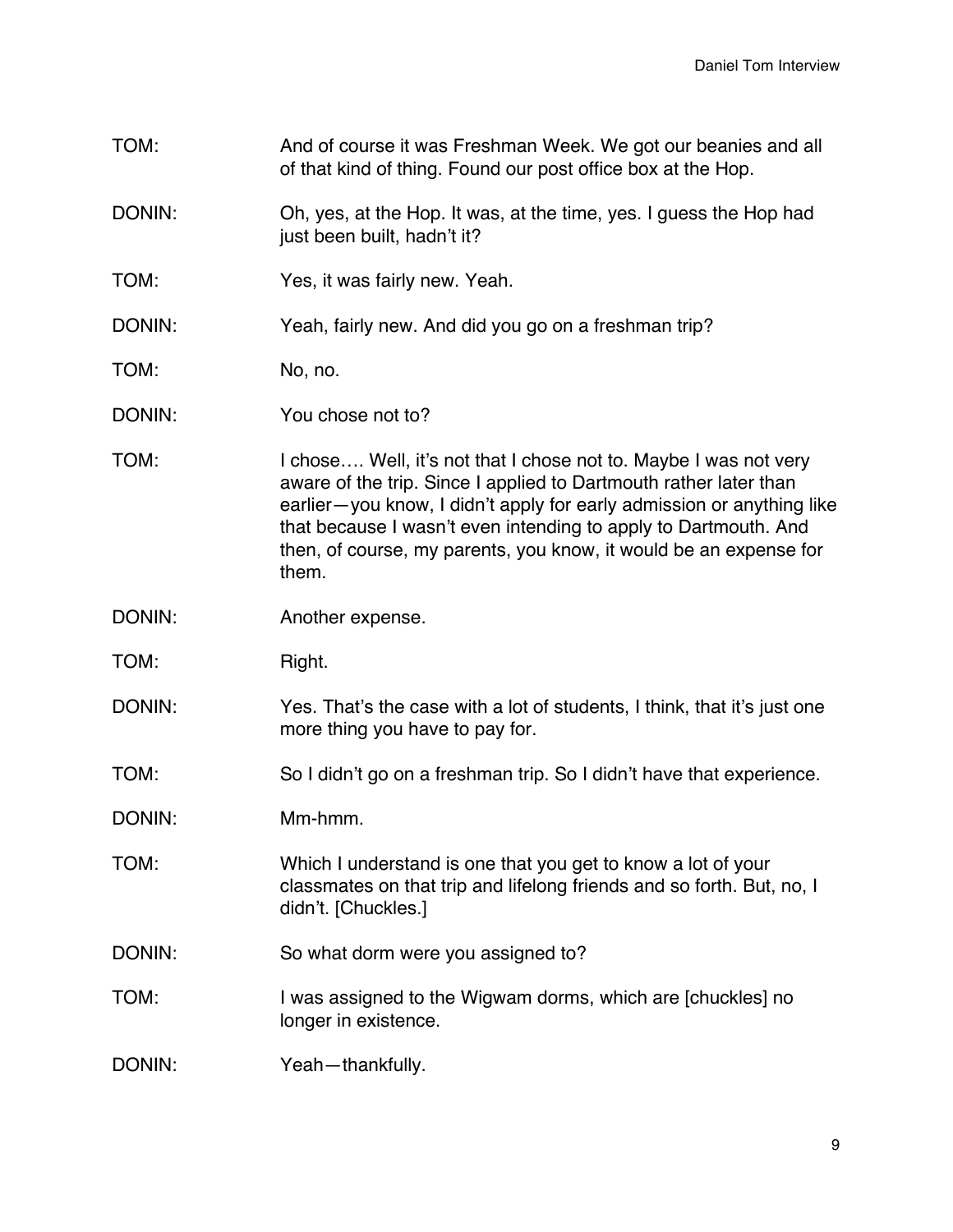- TOM: They were down by the river. Of course you know that. And I was in Middle Wigwam.
- DONIN: Uh-huh. Did you have a roommate?
- TOM: Yes. And he was from Upstate New York.
- DONIN: So Wigwam was over there down by the river where the River Cluster is, isn't it? Sort of.
- TOM: Yeah. Near the Tuck School, yeah.
- DONIN: And how was it your first semester adjusting to everything new here? How did it go for you?
- TOM: It went pretty well. And fortunately my other classmate from Hawaii was also in the Wigwam dorms. I need to add this story about adjusting to Dartmouth. I got so involved my first semester in my course work that I neglected to write home to my parents. One day I got a phone call from Mrs. Campion who also happened to be with the local American Red Cross. She was calling on behalf of my mother who worked in the American Red Cross office at Schofield Barracks. My mother had used her connections with the Red Cross to have someone in Hanover contact me. Mrs. Campion sort of chided me in a nice way and told me that my parents would appreciate a letter from me. She said she had college age children of her own and understood, but before hanging up she made me promise to write home. My Hawaii classmate in the dorm received a more public message to write home. He was sent a telegram from his mother and the telegram was stuck to his dorm room door by the telegram deliverer for all to see, much to his chagrin.
- DONIN: That's lucky! I wonder if that was intentional.
- TOM: I'm not—I don't know.
- DONIN: Did you know this person before you came?

TOM: No, no.

DONIN: Uh-huh.

TOM: There were five of us from Hawaii. And he knew…he and two others graduated from the same school, Punahou. So he knew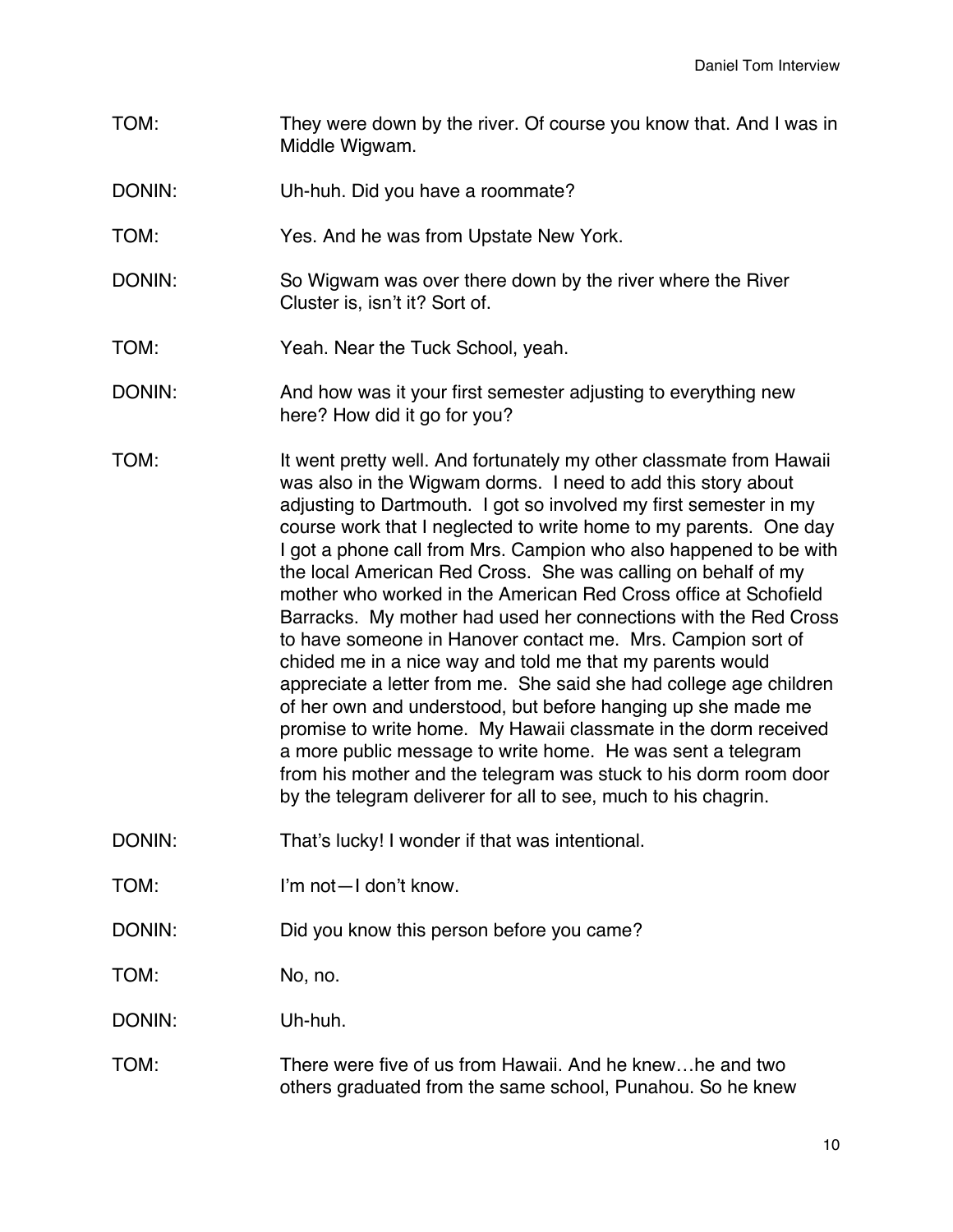them from high school. And then there was another classmate from Hawaii Prep Academy, which is on the Big Island of Hawaii. So I didn't know any of them.

But it was fortunate that I had this one classmate. And we had some connection because his father worked for a stockbroker company. And my father also had dealings with that same brokerage. So there was that little connection there. We were also both ethnically Chinese. By the way, that stock brokerage was headed by a Dartmouth alum, Paul Loo.

- DONIN: Small world. Yeah.
- TOM: So—
- DONIN: It's nice you found somebody with some commonalities between the two of you. And how did you find the academic challenge here? Did you feel well prepared?
- TOM: As well prepared as anybody else I think.
- DONIN: Right.
- TOM: What was interesting is that after—one of my teachers found out that I was going to Dartmouth; she did ask me before I graduated from high school, "What would happen if you went all the way up there, and you found that academically you were not making it? Or you were homesick? Or, you know, anything like that? Because it's 5,000 miles away. What would you do? Would you come home, or would you stick it out?" [Chuckles.] And I said, "Well, I probably will stick it out." So I had that attitude to begin with.
- DONIN: Very mature.
- TOM: And so I just plugged along. And if we had to write a paper, [chuckles] I wrote a paper. But I did have trouble in Latin. Because they said you should take the language that you took in high school.

DONIN: Uh-huh.

TOM: Which was Latin. But the problem is that they stopped the Latin program in my high school because they couldn't find a teacher. So I only had two years of Latin in high school. And my senior year I didn't continue Latin. So there was a break of one year. And then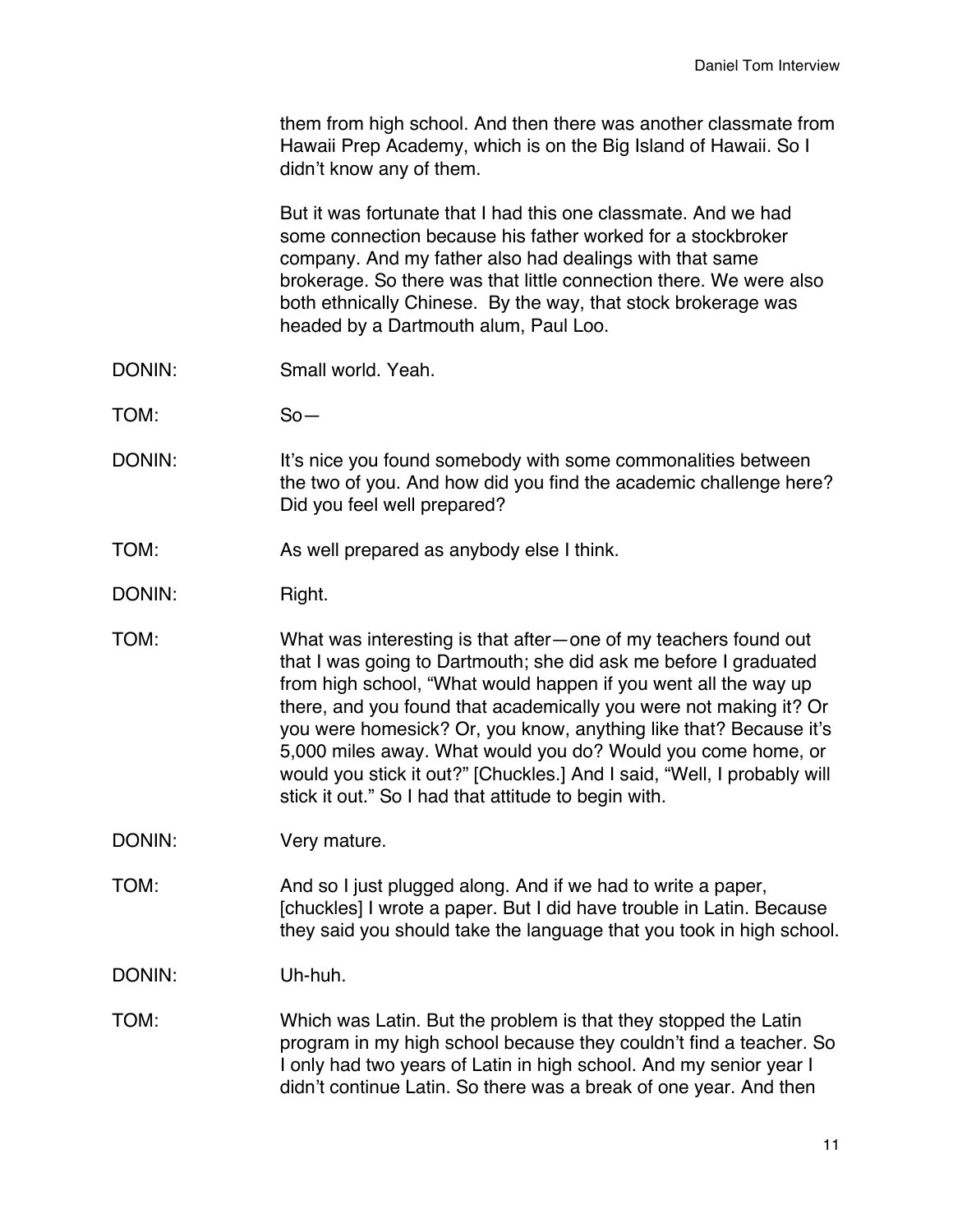here I was taking freshman Latin with all of these other students who had taken four years of Latin.

# DONIN: Oh, yeah.

TOM: And then they had gone to prep schools and so forth. So I got one of those letters at midterm [chuckles] that said—

- DONIN: Oh, from the dean.
- TOM: Yeah.
- DONIN: Uh-huh.
- TOM: "You are failing"—"Or you're"— Yeah, I think it was, you're failing in Latin, at that point—or getting a D or whatever. But I ended up with a C-, I think, that term, or a C+. One of those.
- DONIN: Oh, didn't they used to call that a Gentleman's C.? [Laughter.] It was totally acceptable.
- TOM: [Laughs.] But then the second semester of Latin, which I ended up getting a B in. [Laughs.]
- DONIN: Oh! So you'd mastered it by then...pretty much.
- TOM: [Laughs.] I found a way to get through, yes.
- DONIN: Right, right.

### TOM: And I had another classmate in my class that was in the same boat. [Chuckles.]

- DONIN: Oh, yes, I'm sure.
- TOM: The two of us were having a hard time in Latin. In spite of my challenges with Latin, I did end up making the Dean's List one of my semesters freshman year and I also received a citation in English from Alexander Laing. That was encouraging. I would make the Dean's List many more times and I received two more citations, one in History and one in the History of Chinese Art during my 4 years. I graduated *cum laude* with honors in history.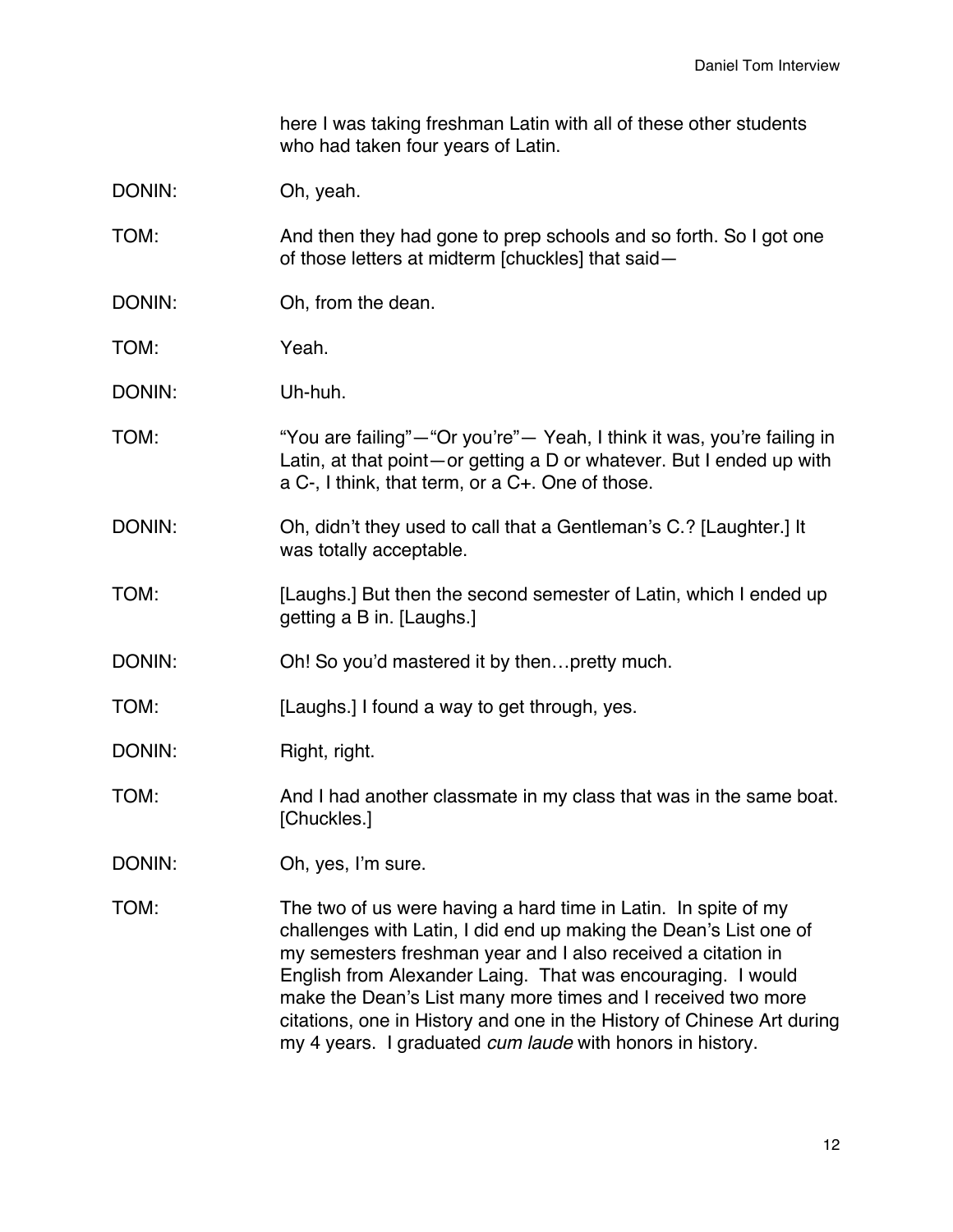| DONIN: | Right, right. And how was the social life? I mean, who became your<br>friends your first year here? Was it your floor mates in Wigwam or<br>were you doing any intramural sports or other activities where you<br>made friends? |
|--------|---------------------------------------------------------------------------------------------------------------------------------------------------------------------------------------------------------------------------------|
| TOM:   | Well, I did work for the Intramural Office. I got a job working for the<br>Intramural Office, and I met people there. And also I kept close to<br>that other Hawaii classmate who is also here for this reunion.                |
| DONIN: | Oh, that's great!                                                                                                                                                                                                               |
| TOM:   | And then I made friends at church, too. I went                                                                                                                                                                                  |
| DONIN: | Which church did go to?                                                                                                                                                                                                         |
| TOM:   | I went to the Lutheran Church.                                                                                                                                                                                                  |
| DONIN: | Oh, yes. Down on Yes, right. I know right where it is.                                                                                                                                                                          |
| TOM:   | So eventually I started rooming with one of those friends that I<br>made at the Lutheran Church.                                                                                                                                |
| DONIN: | Uh-huh.                                                                                                                                                                                                                         |
| TOM:   | So moved out of the Wigwams to Massachusetts, which [chuckles]<br>was a step up.                                                                                                                                                |
| DONIN: | A big improvement.                                                                                                                                                                                                              |
| TOM:   | But, you know, those were my friends. And the people you meet in<br>the dining hall.                                                                                                                                            |
| DONIN: | Mm-hmm.                                                                                                                                                                                                                         |
| TOM:   | And then we had similar interests like we liked to go to the Film<br>Society films and so forth. And then they would introduce you to<br>their friends. And then we just formed a group.                                        |
| DONIN: | Your circle grows that way, doesn't it?                                                                                                                                                                                         |
| TOM:   | Yeah, right. Right.                                                                                                                                                                                                             |
| DONIN: | And so as you looked around you, at your class, did you see a lot of<br>people that looked like you that you felt some connection to you                                                                                        |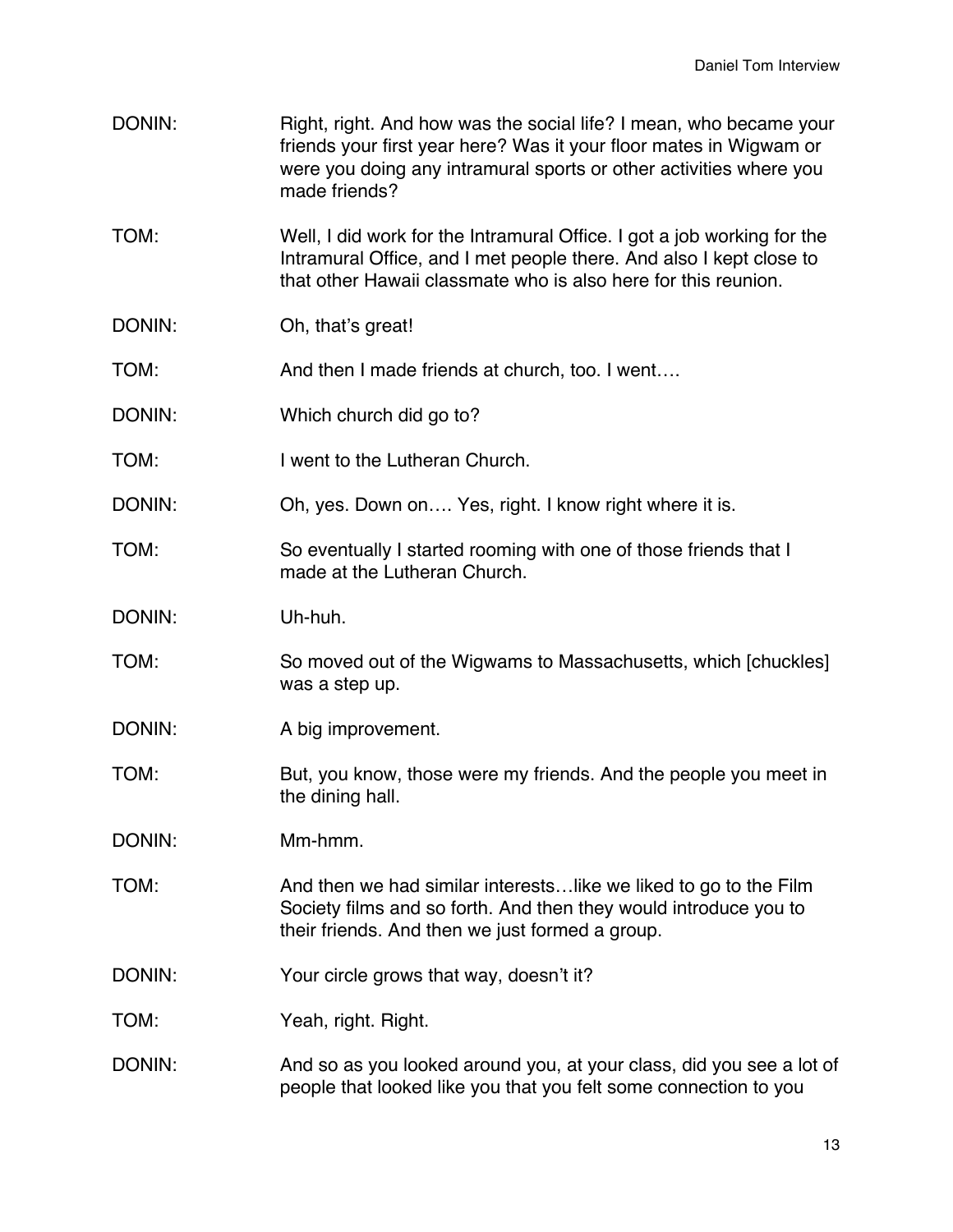because they looked like you? Or did you feel you were sort of swimming in a sea of Caucasians, white Caucasians?

- TOM: [Laughs.] Well, definitely was swimming in a sea of white Caucasians because there were very few Asians in my class.
- DONIN: Mm-hmm.
- TOM: Or even at Dartmouth at that time.
- DONIN: Right.
- TOM: I felt that many times I was the only black-haired student in the class, and that way I would stand out more because of that fact.
- DONIN: Yeah.
- TOM: And I remember thinking in economics class, I'm taking notes in my notebook, and then I see that my handwriting is getting worse and worse and worse. And I'm getting sleepy. And I was thinking—I'm sitting in the front row—and I'm thinking, Oh, what is the professor thinking because I'm the only Asian student in this class, and maybe dozing off in the front row? [Laughs.] But anyway… And when I came, you know, my name is Daniel Tom.
- DONIN: Mm-hmm.
- TOM: So it's two first names actually. And when I matriculated here, they have you meet the president, and you sign the certificate—and he signs the certificate, and they reversed my name on the certificate.
- DONIN: Oh!
- TOM: And so it was Tom Daniel. [Chuckles.] And they apologized for that. They said, Well, we're going to have him (the president) sign this, but we're gonna send you a corrected copy later. So in that way they didn't know that my last name was Tom.
- DONIN: Tom. So you were in the wrong place in the alphabet, too, then.
- TOM: Mmm, I don't know. I think they did it by—I don't know how they organized it, whether it was alphabetical or not.
- DONIN: Yeah. Uh-huh.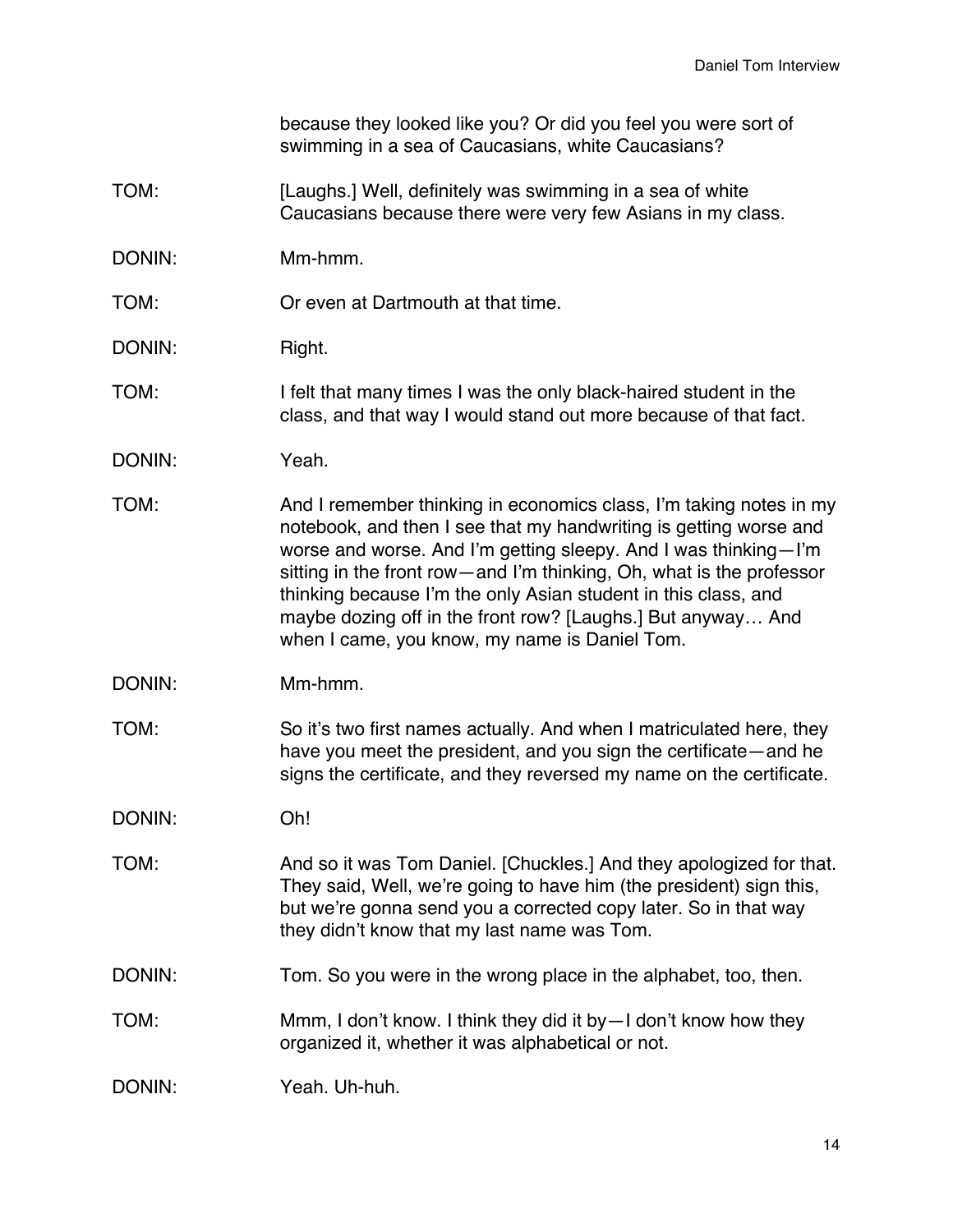| TOM:   | But what also helped, of course, is that you have classmates in<br>one-in the dorm you have a class advisor, a professor that's your<br>class advisor, and he looks after you for the freshman year and<br>invites you to his home. That kind of helped, you know, to get you<br>to be more integrated into Dartmouth. But also, coming from<br>Hawaii, you felt that you had some aura of interest from other<br>people. "Oh, you're from Hawaii!" You know. |
|--------|---------------------------------------------------------------------------------------------------------------------------------------------------------------------------------------------------------------------------------------------------------------------------------------------------------------------------------------------------------------------------------------------------------------------------------------------------------------|
| DONIN: | Yes, yes. You're slightly exotic, right?                                                                                                                                                                                                                                                                                                                                                                                                                      |
| TOM:   | Right.                                                                                                                                                                                                                                                                                                                                                                                                                                                        |
| DONIN: | Yeah, yeah. And how about other people who looked different? I<br>mean were there black students in your class?                                                                                                                                                                                                                                                                                                                                               |
| TOM:   | Yes, there were black students in my class.                                                                                                                                                                                                                                                                                                                                                                                                                   |
| DONIN: | And any Native Americans?                                                                                                                                                                                                                                                                                                                                                                                                                                     |
| TOM:   | There may have been, but they were not obviously Native<br>American.                                                                                                                                                                                                                                                                                                                                                                                          |
| DONIN: | Mm-hmm.                                                                                                                                                                                                                                                                                                                                                                                                                                                       |
| TOM:   | 'Cause a lot of, I thinka lot of Native Americans may be mixed.<br>Even the Hawaiian people in Hawaii, a lot of them are mixed. So<br>they can be Hawaiian, Portuguese, Chinese.                                                                                                                                                                                                                                                                              |
| DONIN: | A combination.                                                                                                                                                                                                                                                                                                                                                                                                                                                |
| TOM:   | A combination.                                                                                                                                                                                                                                                                                                                                                                                                                                                |
| DONIN: | Mm-hmm. So people aren't really sure whether you're from Hawaii,<br>for instance, or from Japan or from                                                                                                                                                                                                                                                                                                                                                       |
| TOM:   | Right, right.                                                                                                                                                                                                                                                                                                                                                                                                                                                 |
| DONIN: | I mean it's hard for them to identify you. So how did that sort of -<br>did that impact how you felt like you belonged here or not, being<br>among so few Asians in your class?                                                                                                                                                                                                                                                                               |
| TOM:   | No. In a way, growing up in Hawaii, when you see so many ethnic<br>races, you don't grow up thinking, "I'm Chinese" or "I'm Japanese."                                                                                                                                                                                                                                                                                                                        |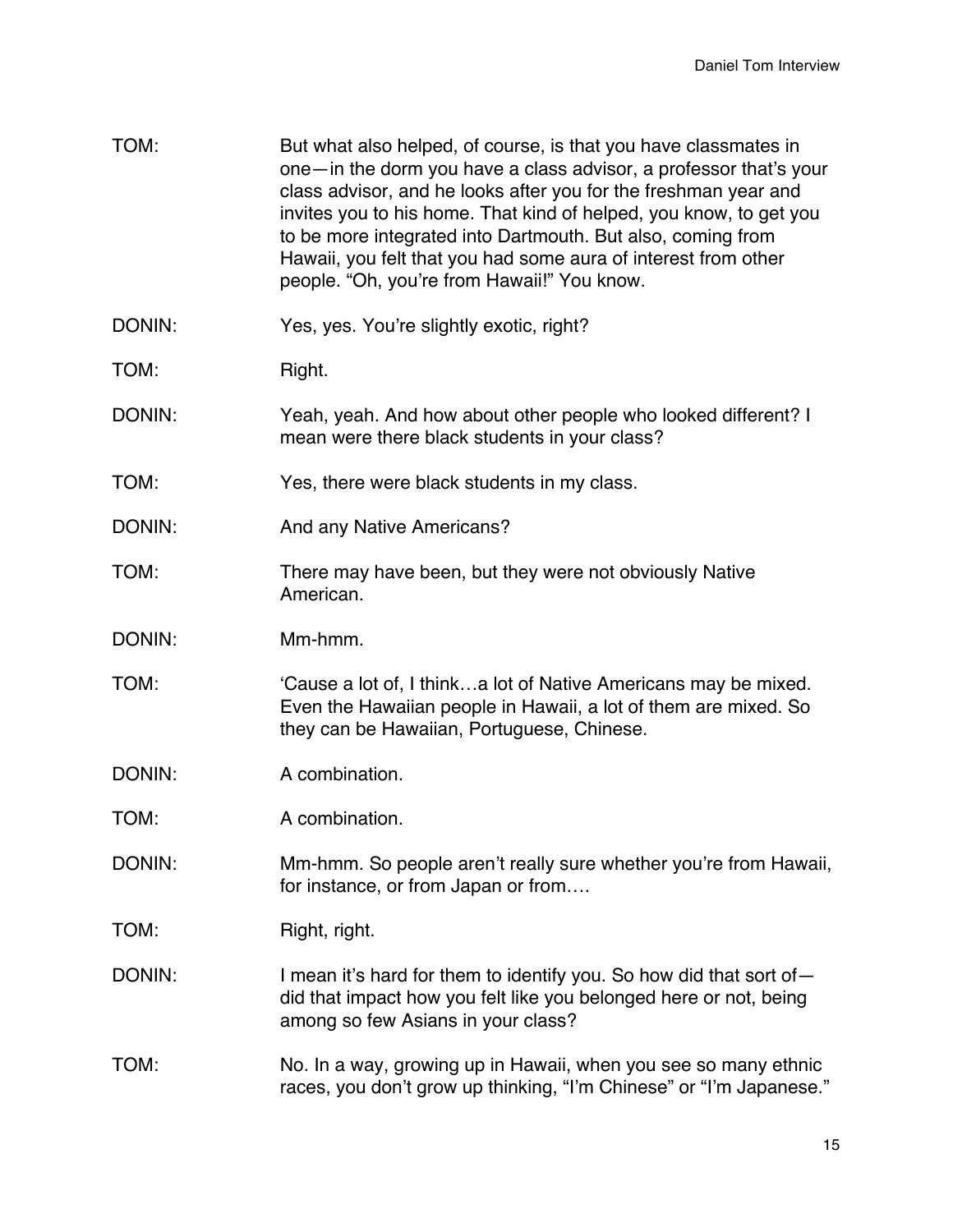You grew up thinking, "I'm an American, but I have a different cultural heritage." And we may be celebrating Japanese New Year or Chinese New Year, and you have those customs. But you still consider yourself an American.

- DONIN: Of course.
- TOM: So in some sense, you know, I didn't have any idea that facially or…you know I was any different from anybody else.
- DONIN: Mm-hmm.
- TOM: You think of yourself as an American. And so I didn't feel like I was a misfit or didn't fit in. But I was not into a lot of sports. And so I was not with that crowd or this crowd. But I think I managed to feel that I was at home, regardless.

In the same way that when I was in.... I worked in Taiwan for five years. And even though I was Chinese and would blend in with the local population, [chuckles] I still thought of myself as an American teaching in Taiwan rather than as a Chinese person.

- DONIN: Mm-hmm.
- TOM: And I remember getting into a taxi, and the taxi driver asked me, "Where are you from?" Or "Are you Chinese?" And I said, "No, I'm an American." [Chuckles.] And then he actually scolded me because he said, "It doesn't matter whether you are from America or born in America, you are still Chinese." [Chuckles.]
- DONIN: Oh, that's interesting.
- TOM: You know, a Chinese is always a Chinese.
- DONIN: Right, right. And also I think your background... You know, I've never thought about this before. But since Hawaii is such a melting pot for all sorts of, as you say, all sorts of Asian cultures—
- TOM: Mm-hmm.
- DONIN: —it's easy to feel comfortable wherever you are because you grew up in an atmosphere where there were so many different cultures that made up your life.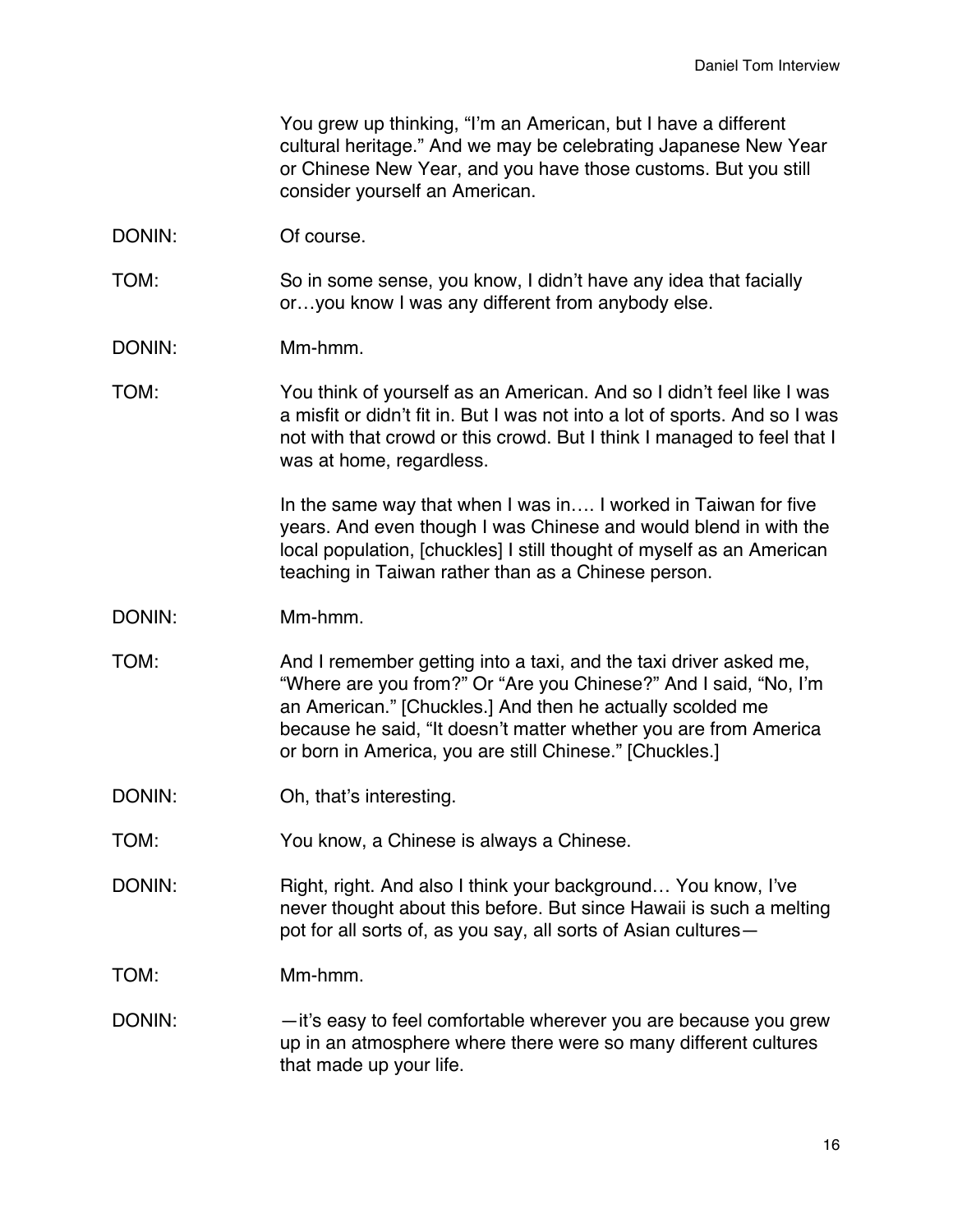| TOM: | Yes, yes. |
|------|-----------|
|------|-----------|

DONIN: Uh-huh.

TOM: Now the other Asians in our class, one was from Hong Kong. Now he may have a different perspective on things.

DONIN: Right.

TOM: Coming from Hong Kong rather than from Hawaii. However, I must tell this funny story about another cousin's daughter. Her father is Caucasian so she's half Caucasian and half Japanese and she did an exchange at the University of Maryland. She and another Hawaii friend were walking on the Maryland campus and remarked to each other that they were surrounded by so many "*haoles"*  (Hawaiian for Caucasian) at the school or as you put it "swimming in a sea of Caucasians." When she told her mother that, her mother laughed and said, "What do you think you are?" since she was half Caucasian herself. We all had a good laugh when my cousin related the story. I guess I really did have a different perspective on things being part of an Asian minority at Dartmouth.

DONIN: I'm sure. So were you interested in the Greek life? Did you join the Greek life?

TOM: No, I didn't.

DONIN: No….

TOM: I did—during the rush week, I did go to different fraternities. But again, affording the—to belong is another…

DONIN: It's another issue.

TOM: Yeah, another issue.

DONIN: Right, right. Did you feel that you were missing out on something by not having those social opportunities in the basements or wherever they socialized in the fraternities?

TOM: [Chuckles.] I think I did miss out on some of that.

DONIN: Uh-huh.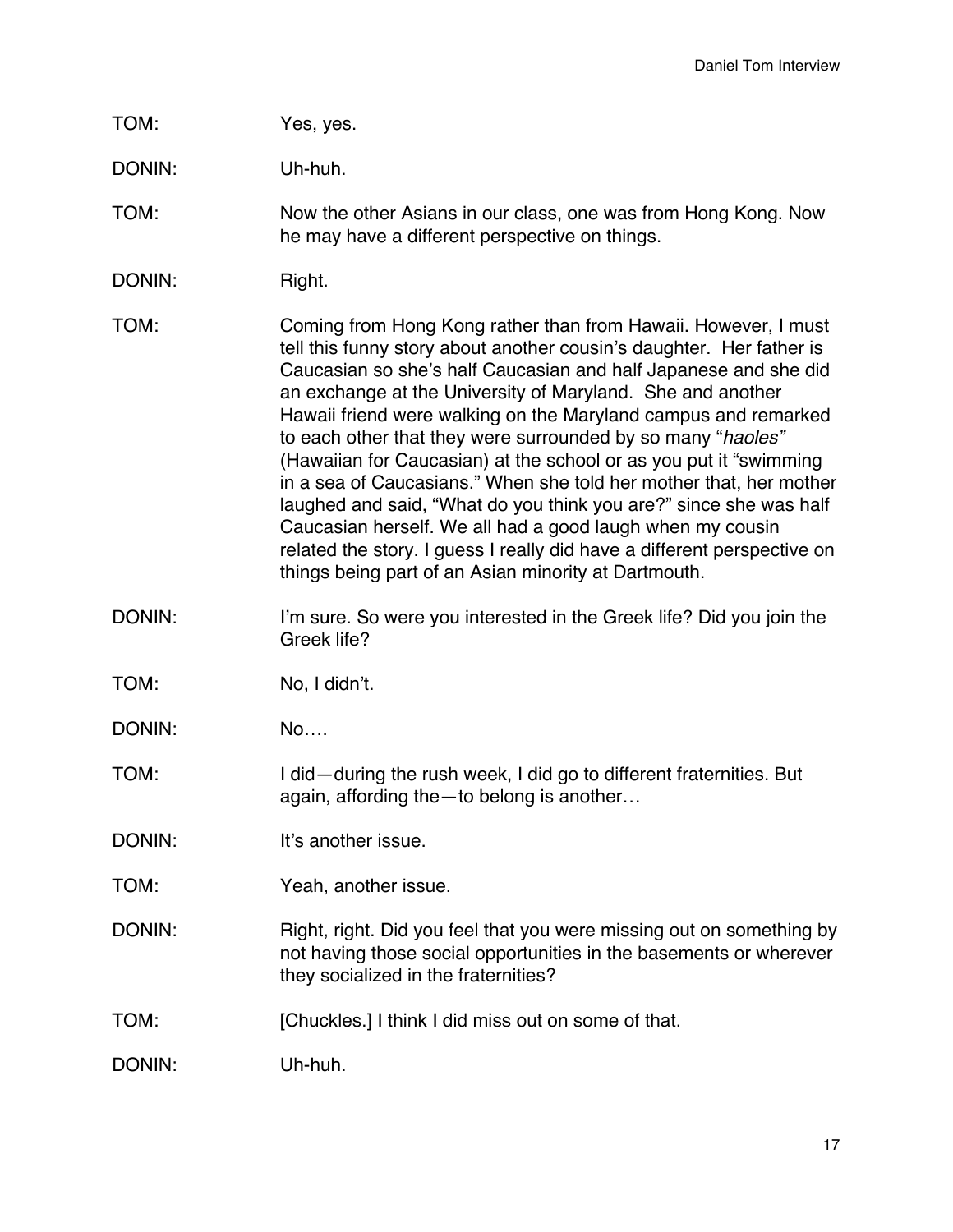- TOM: Because you do find out that, you know, other classmates who belong to fraternities also have lifetime friends from the fraternity, and there's a lot of networking and so forth that goes on.
- DONIN: Mm-hmm.
- TOM: And bonding in those relationships, which I did not have. But then I knew other people who were not in fraternities also, so….
- DONIN: Right. And I assume you feel that even more acutely during the big sort of holidays that are celebrated here, the traditional holidays: Green Key—I shouldn't call them holidays. The weekends: Homecoming and Green Key and Winter Carnival.
- TOM: Winter Carnival. Those kinds of things, yeah.
- DONIN: And all that. So that must have been particularly difficult times.
- TOM: Right, right.
- DONIN: And everybody's got a way to meet women because they come up for these weekends. And you probably felt a little bit left out of all that.
- TOM: Yes.
- DONIN: Yeah. So how did you… Where did you find your social life? Just with the—I know you said your friends that you met at your job working in the Intramural Office and that sort of thing.

Were there opportunities to, you know, go to The Nugget or gowas The Nugget—yes, The Nugget had burned down, but it was rebuilt by then, yeah. And of course The Hopkins Center was relatively new. You said that was something that you enjoyed doing, the Dartmouth Film Society.

- TOM: Mm-hmm. And the concert series.
- DONIN: Oh, yes, right.
- TOM: And we did go to movies at The Nugget, yes.
- DONIN: Uh-huh. And there was another club here that I…. Oh, you managed the Glee Club first year?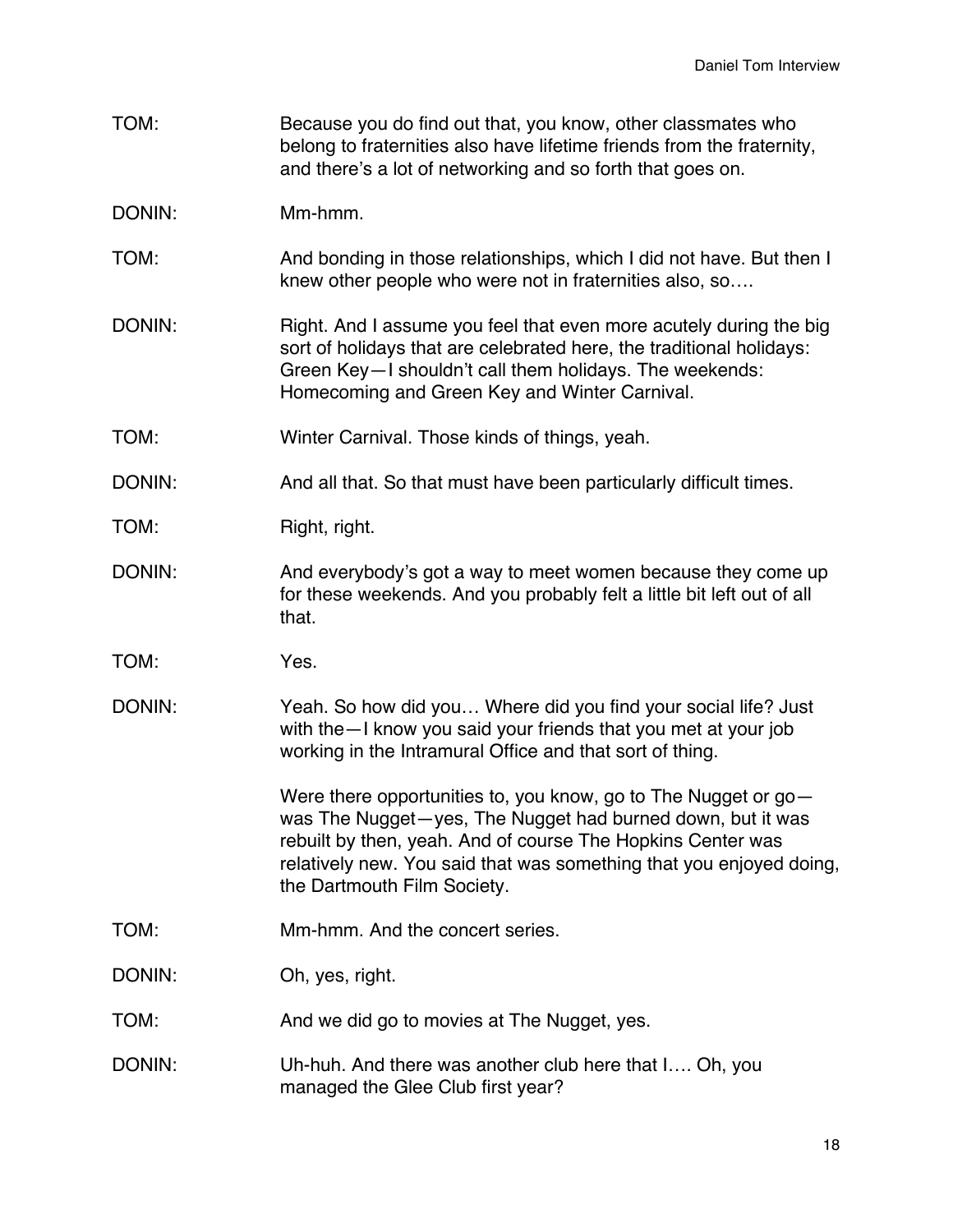| TOM:   | I was in the Freshman Glee Club, yes.                                                                                                                                                                                                                                                                                   |
|--------|-------------------------------------------------------------------------------------------------------------------------------------------------------------------------------------------------------------------------------------------------------------------------------------------------------------------------|
| DONIN: | Uh-huh! What is the Cosmo Club? Is this you? Yeah. The Cosmo<br>Club? Maybe that's a mistake.                                                                                                                                                                                                                           |
| TOM:   | Three and four. Third year and fourth year. No, I think the Cosmo<br>Club-it's not a mistake. But now I don't remember. [Laughter.]                                                                                                                                                                                     |
| DONIN: | Made a big impression on you.                                                                                                                                                                                                                                                                                           |
| TOM:   | I guess maybe the Cosmo Club was made up of people who were<br>interested in other cultures?                                                                                                                                                                                                                            |
| DONIN: | Oh, that would make sense. Uh-huh. Yeah.                                                                                                                                                                                                                                                                                |
|        | And did you stick with your intention to be a history major?                                                                                                                                                                                                                                                            |
| TOM:   | Yes. But the focus was not so much on American history. It was<br>refocused toward Asian history. And so I went into Chinese history<br>instead of American history.                                                                                                                                                    |
| DONIN: | Mm-hmm.                                                                                                                                                                                                                                                                                                                 |
| TOM:   | And also I started learning Chinese here at Dartmouth. And I think<br>they'd just started teaching Chinese when I was a freshman.                                                                                                                                                                                       |
| DONIN: | I think you alluded to that in this little piece here that was in the<br>alumni directory. Let's see here. What does it say? 'Cause you<br>went on to Oh, yes, it says you didn't take Chinese until you<br>were a senior. And then after you left here, you went to Middlebury,<br>to their intensive Chinese classes. |
| TOM:   | Right, right. And the same day that I graduated from here, we drove<br>$up$ to $-$                                                                                                                                                                                                                                      |
| DONIN: | You went directly to                                                                                                                                                                                                                                                                                                    |
| TOM:   | -Middlebury. 'Cause they were starting the next Monday, I think.<br>[Chuckles.]                                                                                                                                                                                                                                         |
| DONIN: | So did you have You said there was a student advisor in your<br>dorm to look over you during your freshman year. Not a student<br>advisor. Sorry. A faculty advisor who was your                                                                                                                                        |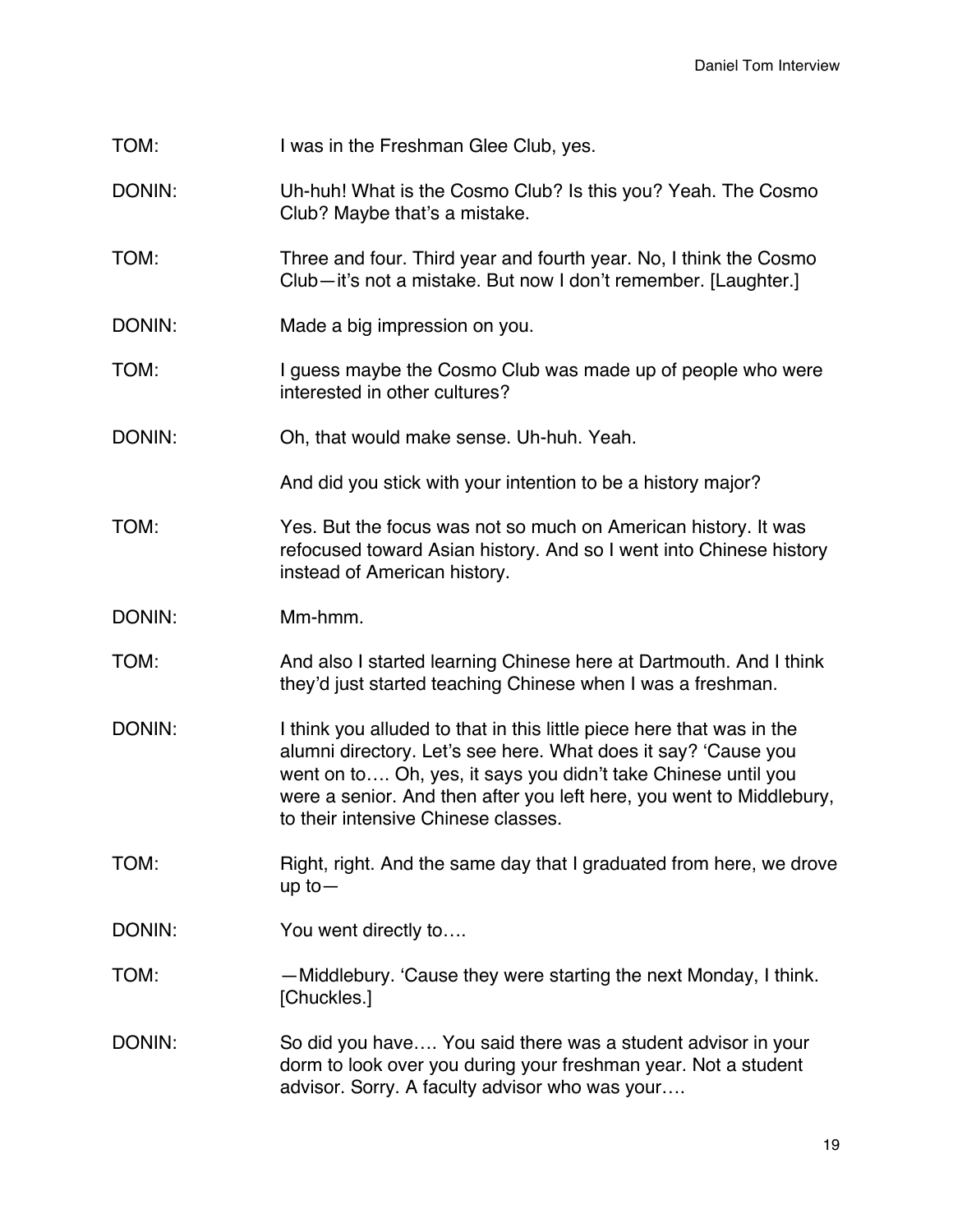- TOM: They had a group of us that lived in the dorm on the same floor; we were assigned to a professor. And he was supposed to be our freshman advisor.
- DONIN: And was he helpful to you?
- TOM: Yes. I mean he was a professor of chemistry, and he had us over to his house at the beginning of the semester. And we knew that we could—you know, he advised us on what subjects to take, initially anyway. And we knew that we could go to him if we had any problems.
- DONIN: Mm-hmm. So was there other—I mean, were there other faculty people who became—that you got to know well, maybe became sort of like a mentor to you? Was it common for students to form those sorts of relationships with faculty members? Become close to them, more so than just in the classroom?
- TOM: Yes. I think that was very common. But I did not establish that kind of close relationship with another faculty member.
- DONIN: Mm-hmm. You didn't feel the need.
- TOM: Right.
- DONIN: Well, that's good. You were probably doing fine then, right? [Laughter.] How do you feel like your four years at Dartmouth impacted you? Did you come out a different person when you graduated than when you got here? And I don't mean just developmentally. Obviously you grew and learned a lot of things. But how did Dartmouth change you, other than your classroom learning, for instance?
- TOM: Well, I think it refocused my future in that instead of American history, it went toward Chinese history. So I've been focused more on Asia and China, and I wasn't intending to do that. And so my present career, which is—I've taught in Taiwan. I taught at a Chinese university in Taiwan. And I also taught Chinese briefly in Hawaii. And now I'm involved with the Center for Language and Technology at the university. And that was all because of my background switch to emphasize China and Chinese language.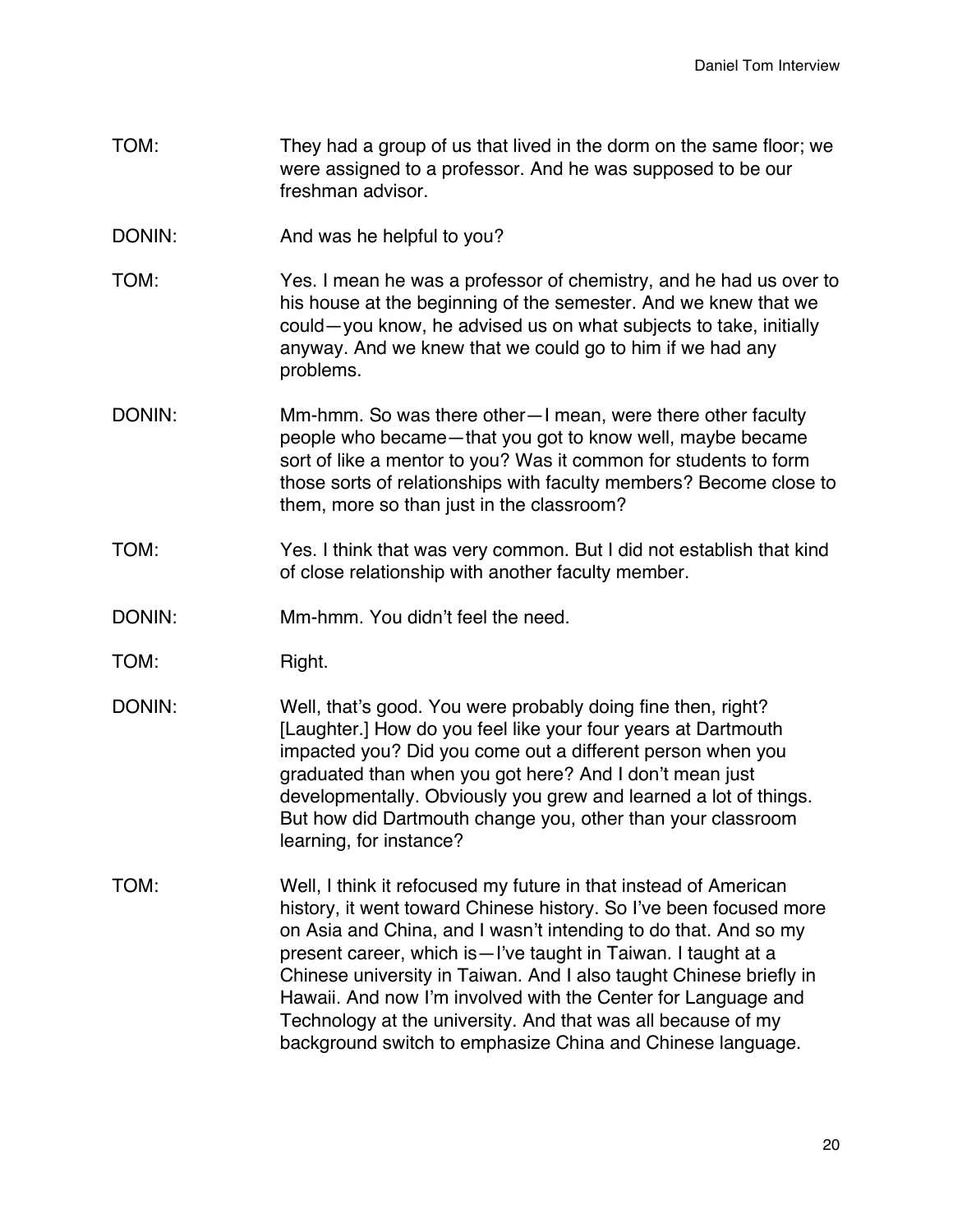- DONIN: Mm-hmm. And your mother and father, are they—is their background Chinese?
- TOM: My father is Chinese. My mother is Japanese.
- DONIN: Oh, interesting.
- TOM: And so I grew up more with my Japanese side of the family because my Chinese grandparents were deceased before I was born. And then my father's brothers and sisters, except for one brother, they moved away from Hawaii. My mother's side of the family stayed basically in Hawaii except for that one uncle that was in Long Beach.
- DONIN: Right, right.
- TOM: And so, you know, the traditional holidays we would go to Grandma's house, and we would have Christmas at Grandma's and New Year's at Grandma's, Thanksgiving, so forth. Spending these holidays so far away from home and family for the first time was a different experience, but it was not a lonely one. My first Thanksgiving was spent with William Goodman and his family. I would also spend a Thanksgiving and a Christmas with my mother's Vermont friends. I'm grateful to my roommates and their families and to my parents' friends on the east coast who invited me into their homes during Thanksgiving, Christmas and New Year's when being with a family was so important.
- DONIN: Mm-hmm.
- TOM: So I grew up getting to know the Japanese side and the Japanese culture more than the Chinese side. But then after that, after I started learning Chinese and traveled to Taiwan, then I became more familiar with the Chinese culture.
- DONIN: So you've got a rich background of both Japanese and Chinese culture. But again, that's not uncommon in Hawaii, it would seem.
- TOM: Yes, yes. Right, right. And my mother's sister, who is the second sister…. My mother's the oldest child. She was born first. Her sister just below her also went far away to college. So it must run in the family. I don't know.

```
DONIN: I see, yeah.
```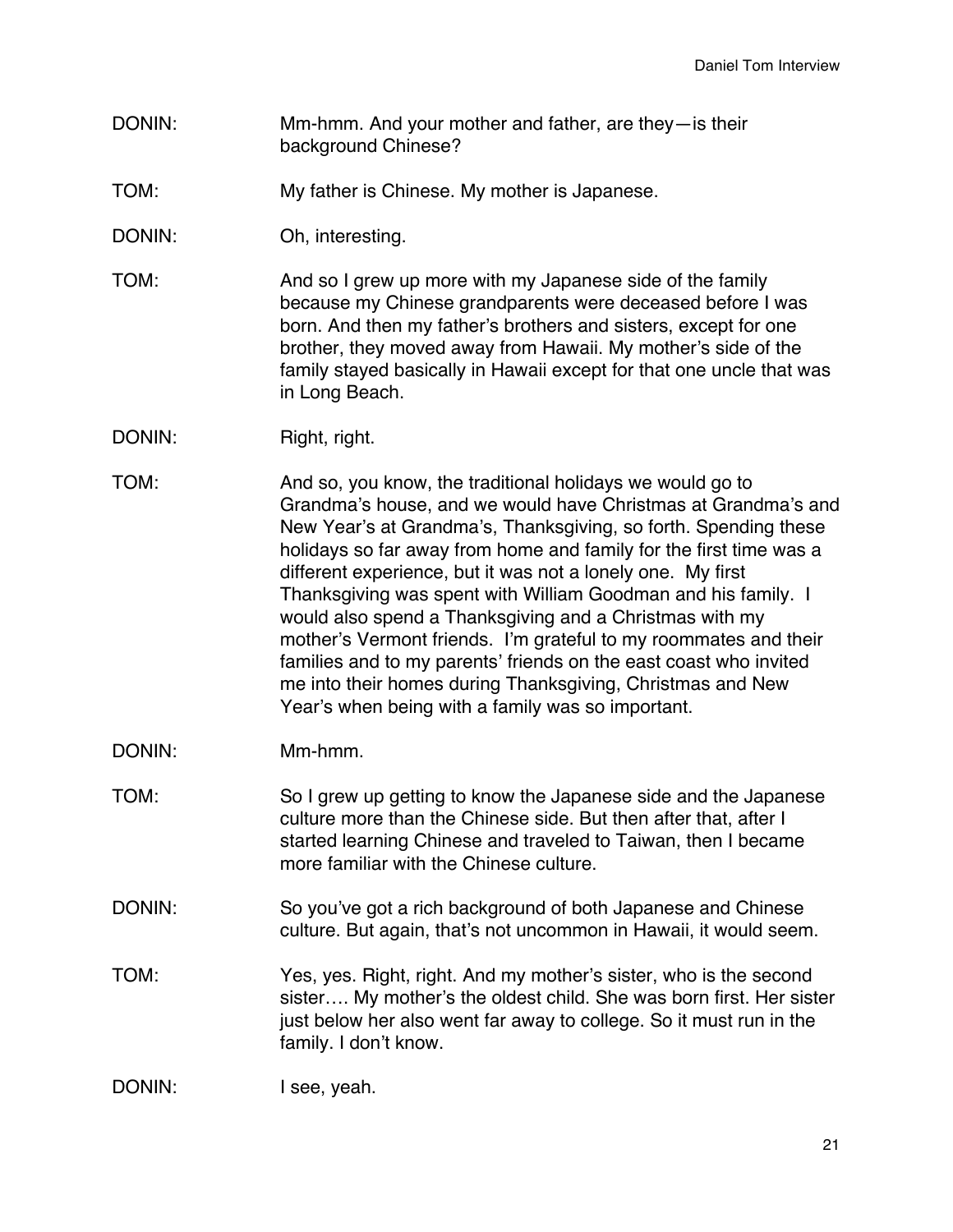- TOM: She went to Baylor [University].
- DONIN: Oh, yeah, in Texas.

TOM: In Texas.

DONIN: Mm-hmm.

TOM: By herself also. So maybe there's this genetic trait [chuckles].

DONIN: There's a genetic—uh huh, yeah. [Chuckles.]

- TOM: And my grandmother grew up in Japan, of course. And she came from a Samurai family.
- DONIN: Mm-hmm.
- TOM: She was sent to high school in a time when maybe women or girls in Japan would not be educated. But she was educated. She graduated first in her high school class. It was also the first graduating class for that school and since they numbered the diplomas consecutively from then on, her diploma will always be the only one to have the number 1.
- DONIN: Wow!
- TOM: And she had aspirations of becoming a medical doctor. But then my grandfather made a trip to Japan to get a wife.

DONIN: Oh.

TOM: And he was from a Samurai family, too. So he went to her parents and asked for their daughter. And it was not really supposed to be my grandmother. It was supposed to be an older sister. But she was not known to be…she was known as a sickly or weakly child. So they said, "Well, we will skip her. We won't give the older sister to this man. We will give my grandmother to him," and they agreed that he would marry my grandmother and bring her to Hawaii. Since I did this interview, I talked to an aunt more about my grandmother (her mother) and learned that I made some errors in this story. It is true that my grandmother was the second choice, but an older sister was not the first choice. The first choice was the daughter of another family. My grandmother did not have an older sister.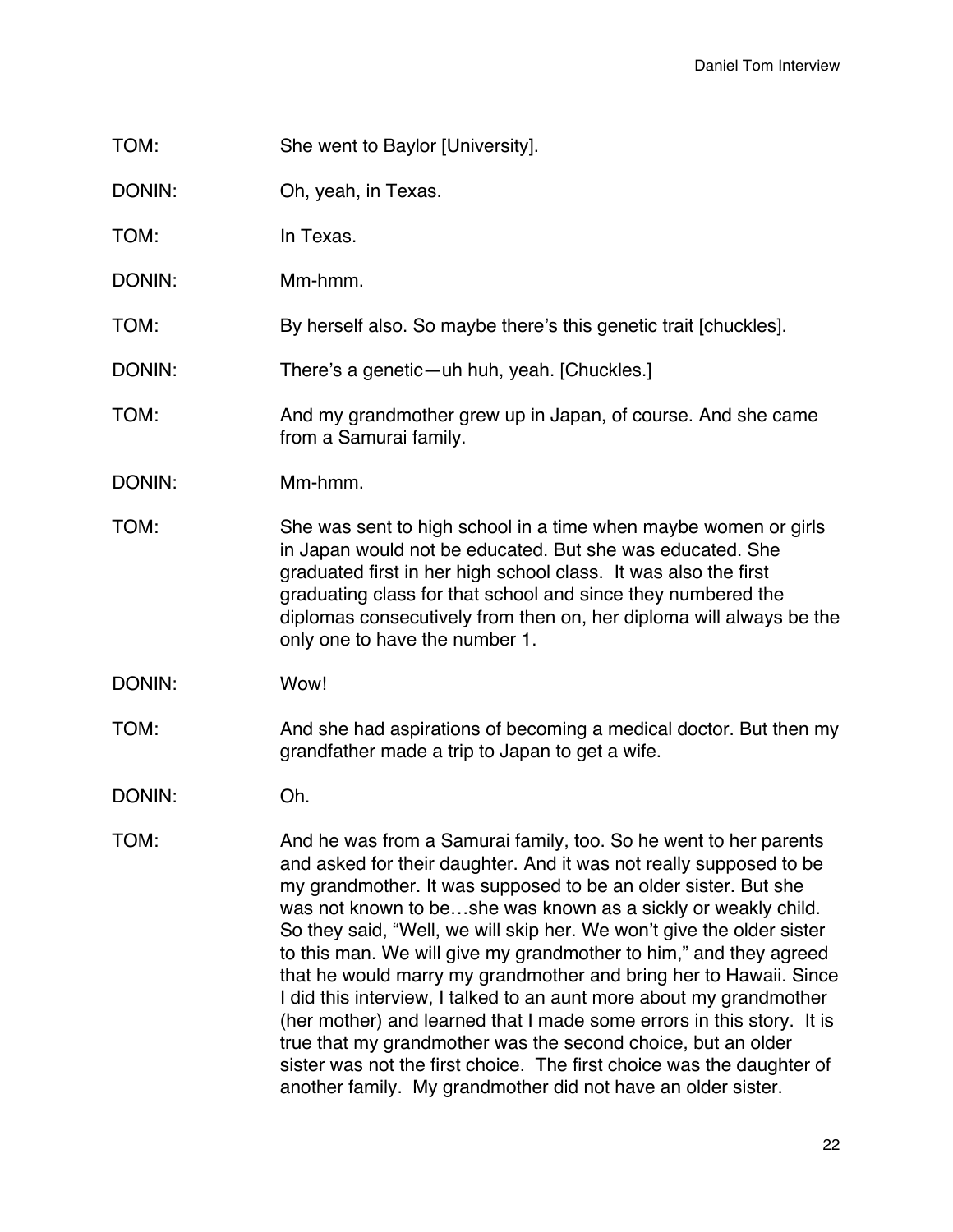And she was very upset with that because that broke all of her dreams because people who went to Hawaii were mainly laborers who went to find jobs. And then here she was being married off to a man and going to Hawaii. She didn't know that she was going to be a…. He had a pineapple farm. This was in 1913 and she was married in the traditional silk wedding kimono called a *montsuki* with the family crest or *mon* interwoven in 5 places. They traveled to Hawaii by ship, first class. She wore this kimono when she disembarked on arrival in Honolulu harbor and kept it stored in the bottom of a wooden chest during her lifetime. Our family donated the kimono to the Smithsonian in Washington, DC and it was on display for an exhibit on Asian immigration in 2009 at the Museum of American History along with a photo of my grandmother at the age of 16 when she was married. Several in our family including myself made a special trip to DC to see it. This year it is 100 years old and we are very proud to have it at the Smithsonian.

- DONIN: Mm-hmm.
- TOM: So he was technically a businessman and wealthy. But she would have to be a—
- DONIN: Traditional—
- TOM: —traditional wife, and he would have workers, and she would have to do the cooking and everything for the workers. And she would have to do all the housework. They had servants in Japan, so she didn't grow up cooking. So she had to learn all of these things. And then when she started to have children, then she had to raise them. So she had quite a hard life.
- DONIN: And she lost her opportunity to pursue her dream.
- TOM: Right. To become a doctor. And in a documentary she was interviewed once, and the interviewer asked her: "Well, there was a friend from Hawaii who knew you, who went back to Japan and met your mother. And your mother said, 'Oh, you know, tell my daughter to write because she isn't writing to us.'"

DONIN: Oh….

TOM: And so this friend came back to Hawaii and approached my grandmother and said, "Well, you know, your mother would like you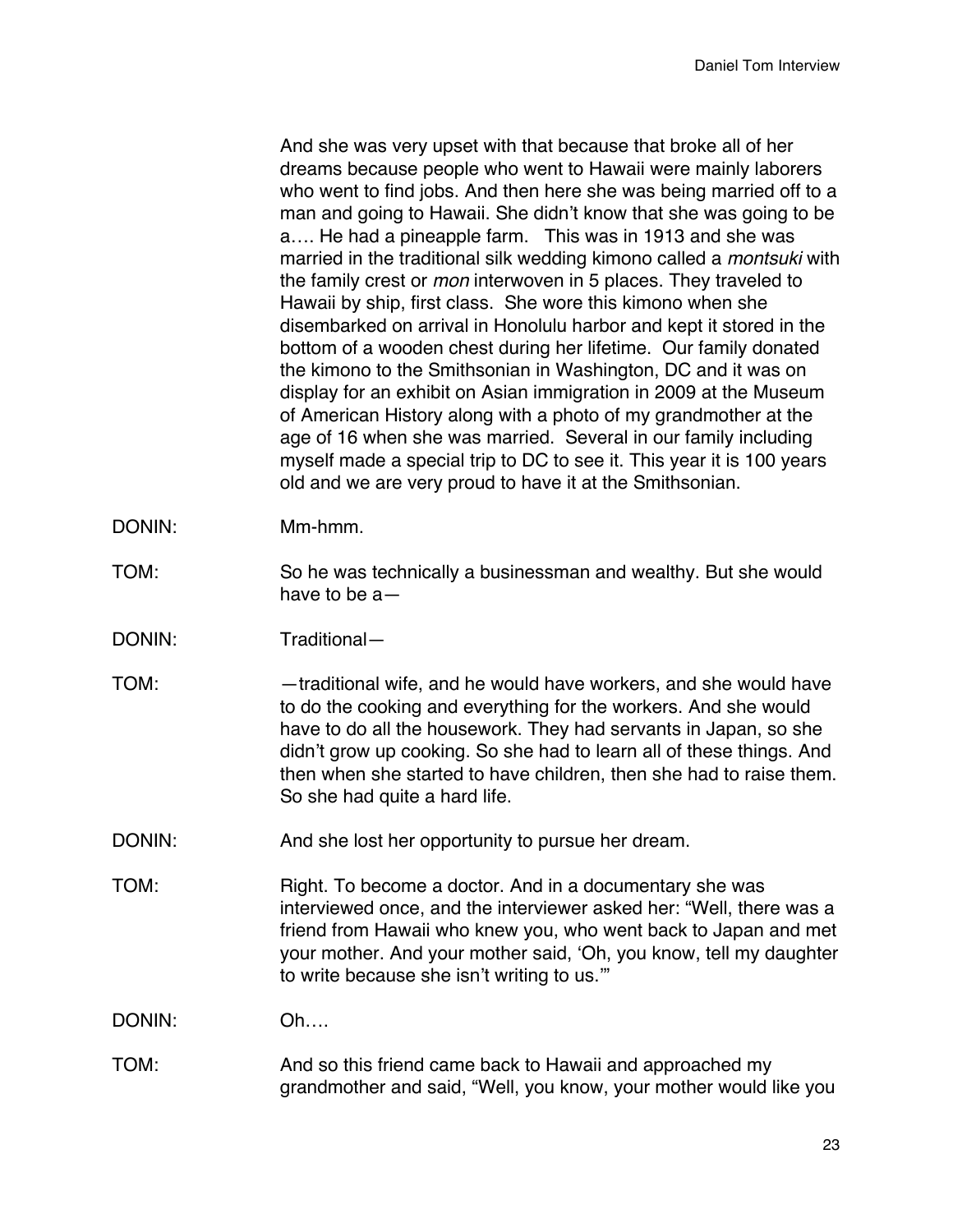to write to her." And then my grandmother said, "Well, she's the one that sent me here." Sort of like a little resentment here, you know. "And I'm not going to write."

DONIN: She punished her by not writing to her. Oh, gee.

TOM: But later on she became close to a younger brother that was not even born before, you know, when she left Japan. He was born afterwards. And so this younger brother found out about her, and he considered her…you know she was his older sister. And so they got to know each other. And he treated her very well after that, even though he was still in Japan. So my grandmother did have an opportunity to go back to Japan and reconnect with her family. Again after talking with my aunt, I need to make some slight corrections. My grandmother's younger brother had been born before my grandmother left for Hawaii, but he was very young. Later they reconnected and he did have a high regard for her as his older sister and by that time the only other living member of their family. He visited Hawaii more than once and for a while I and one of his sons were pen pals. When I visited Japan in 1969, he and his son took me sightseeing around Tokyo and the surrounding area.

- DONIN: Spend time with her family.
- TOM: Yeah, yeah.
- DONIN: Oh, that's nice. So let's go back to Dartmouth when you were here. It was the end of the sixties, and there was a lot of political unrest beginning on campus.

TOM: Yes, yes.

- DONIN: Did you get involved in any of that?
- TOM: I wasn't involved directly in any protests or anything like that.
- DONIN: Mm-hmm.
- TOM: But there was, of course, political unrest about the Vietnam War.

DONIN: Yes.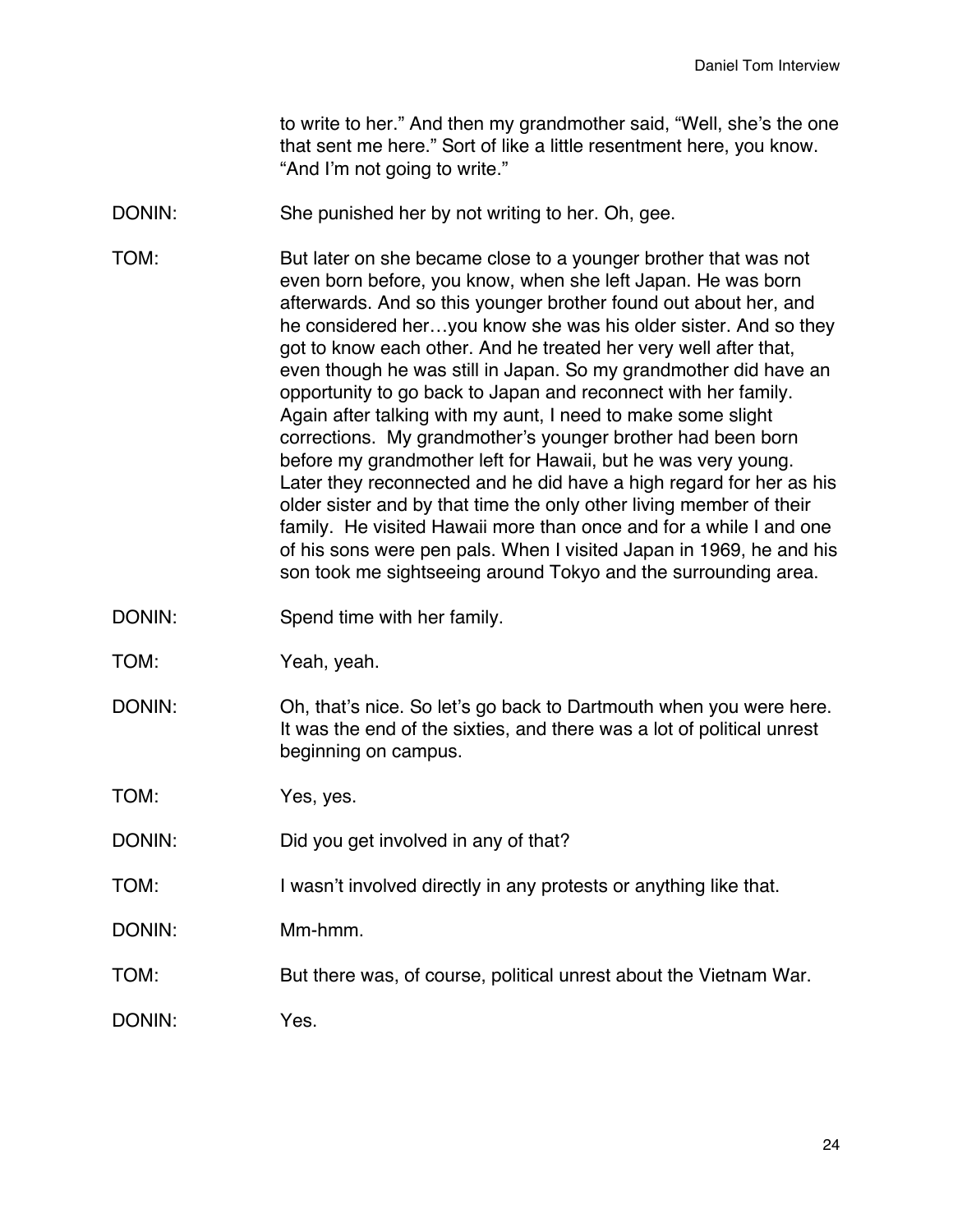- TOM: But also black Americans were also protesting at that time. And I remember one year we had all of these speakers come to speak to us. And George Wallace was one of them. And he spoke in this—
- DONIN: Yes, he did. Webster Hall.
- TOM: Webster Hall.
- DONIN: He was not treated well after he left.
- TOM: No. They surrounded his car and so forth. And then when he first came onstage, he felt that there was perhaps some danger of him being attacked. So he actually came onstage and then immediately left. And then he came back a second time, and then he did his speech.
- DONIN: Uh-huh. So he could sense the —
- TOM: Animosity, yeah. Right.
- DONIN: —the animosity in the audience.
- TOM: Right, right.
- DONIN: Oh, interesting. So how did that.... Was that a distraction on campus? Or how did that impact you?
- TOM: Mmm…I wasn't really distracted by it. We just knew that it was going on. We were interested, of course, in the politics. But I didn't get directly involved in any of the protesting. And it didn't disturb my work. But it did give you a thought, Well, what is my future gonna be like? Because I'm of draftable age and, you know, I might be drafted and sent off to Vietnam. We did get to hear several high profile speakers at the time such as General Hershey, Malcolm X and as already mentioned, George Wallace.
- DONIN: Right.
- TOM: Those things were on your mind, yeah.
- DONIN: A lot of pressure.
- TOM: Mm-hmm.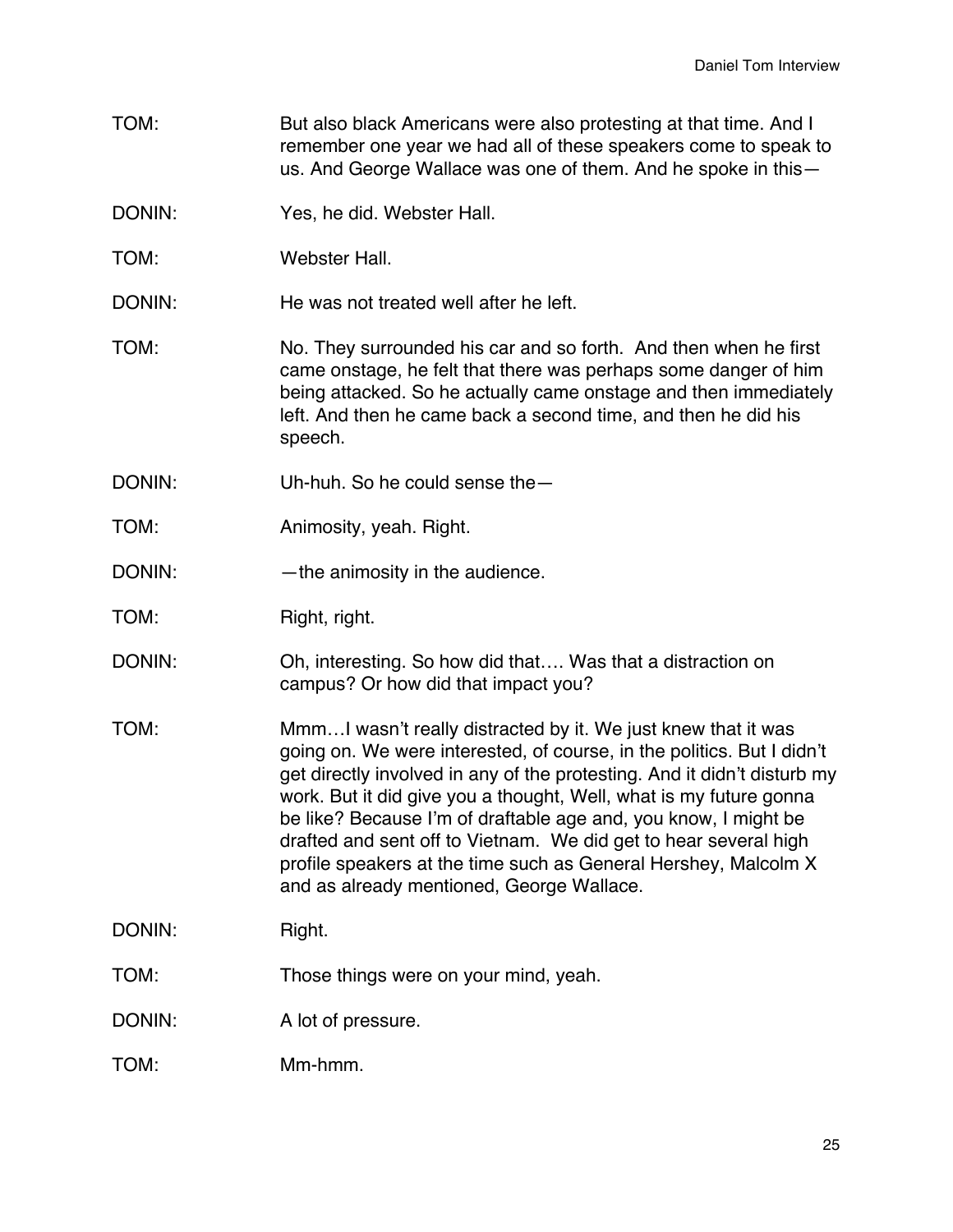| DONIN: | And a lot of pressure to stay in school as a result of that. |
|--------|--------------------------------------------------------------|
|--------|--------------------------------------------------------------|

TOM: Right, right.

DONIN: And do well. So your friends... You weren't in a crowd of friends that were politically engaged particularly.

TOM: No. No, no.

DONIN: Uh-huh. It sounds like your focus was more towards the arts here than athletics. Let's put it this way: You didn't fill the sort of traditional Dartmouth profile—

TOM: Right. [Chuckles.]

DONIN: — — of a fraternity....

TOM: Outdoorsman and fraternity.

DONIN: Outdoorsy guy.

TOM: Right. Although I did join the Dartmouth Outing Club.

DONIN: Right. Who did athletics and a lot of socializing. But your experience here was a positive one nonetheless?

TOM: Yes, yes.

DONIN: Yeah.

TOM: I was always very much interested in music and culture and that sort of thing.

DONIN: Mm-hmm.

TOM: So the concert series—I was very active in doing that. If I recall I was a volunteer usher for the concert series. And of course, the Film Society—interested in all the old films.

DONIN: Yes.

TOM: And things like that.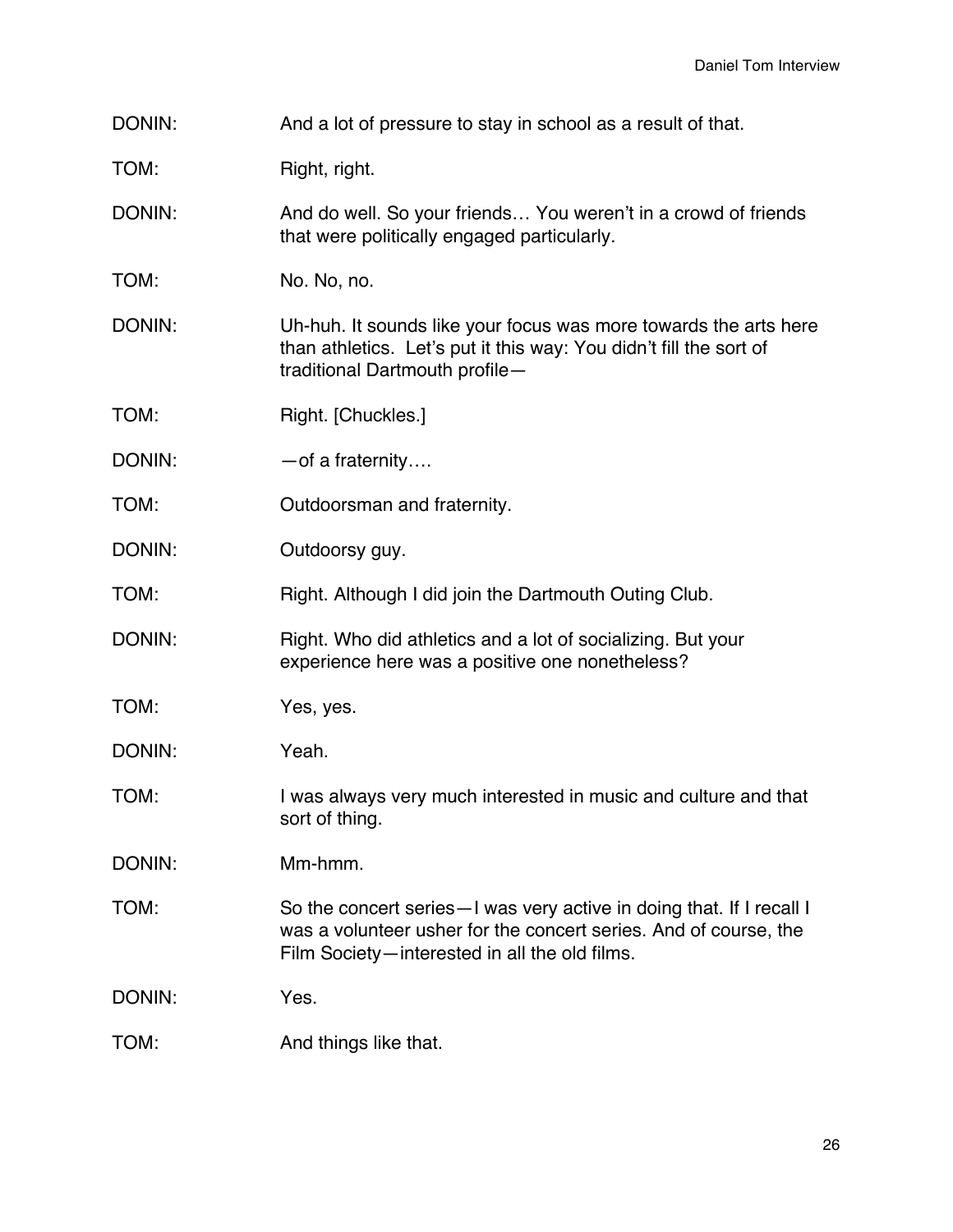DONIN: And you had a community who enjoyed doing the same things as you did.

TOM: Right.

- DONIN: Uh-huh. That's so interesting because, you know, that profile of the students who enjoy the arts, it's certainly celebrated now. But it certainly was not as well known at that time.
- TOM: **At that time.** [Chuckles.]
- DONIN: So I assume it was more of a minority. And what did they do.... I guess you were on campus when they started bringing…. Was that the first year, when you were a senior, the first year that they had exchange student—women exchange students come on campus? Or maybe it was the year after you graduated.
- TOM: I think it was the year after I graduated 'cause I don't remember any—
- DONIN: Uh-huh. There were no women in the plays or anything. I guess they got community women to—
- TOM: To play the parts, yeah.
- DONIN: —play the roles. Ah-hah. Yeah, I guess maybe it's the year after that they started coming as, you know, a one-year exchange program. So they had to go into the community to find women to play the roles in the plays and such.

Now do you have any memories of President Dickey? Did you ever interact with him face to face other than when he signed the card the wrong way? [Laughter.] Your matriculation card.

- TOM: Well, we saw him on the streets walking his dog. And, you know, we'd say hello and things like that. But I didn't know him personally.
- DONIN: Right, right.
- TOM: I never talked to him at length.
- DONIN: Yeah. And how'd you manage through the winters? Did you learn to enjoy being outdoors when it's 30 degrees below zero?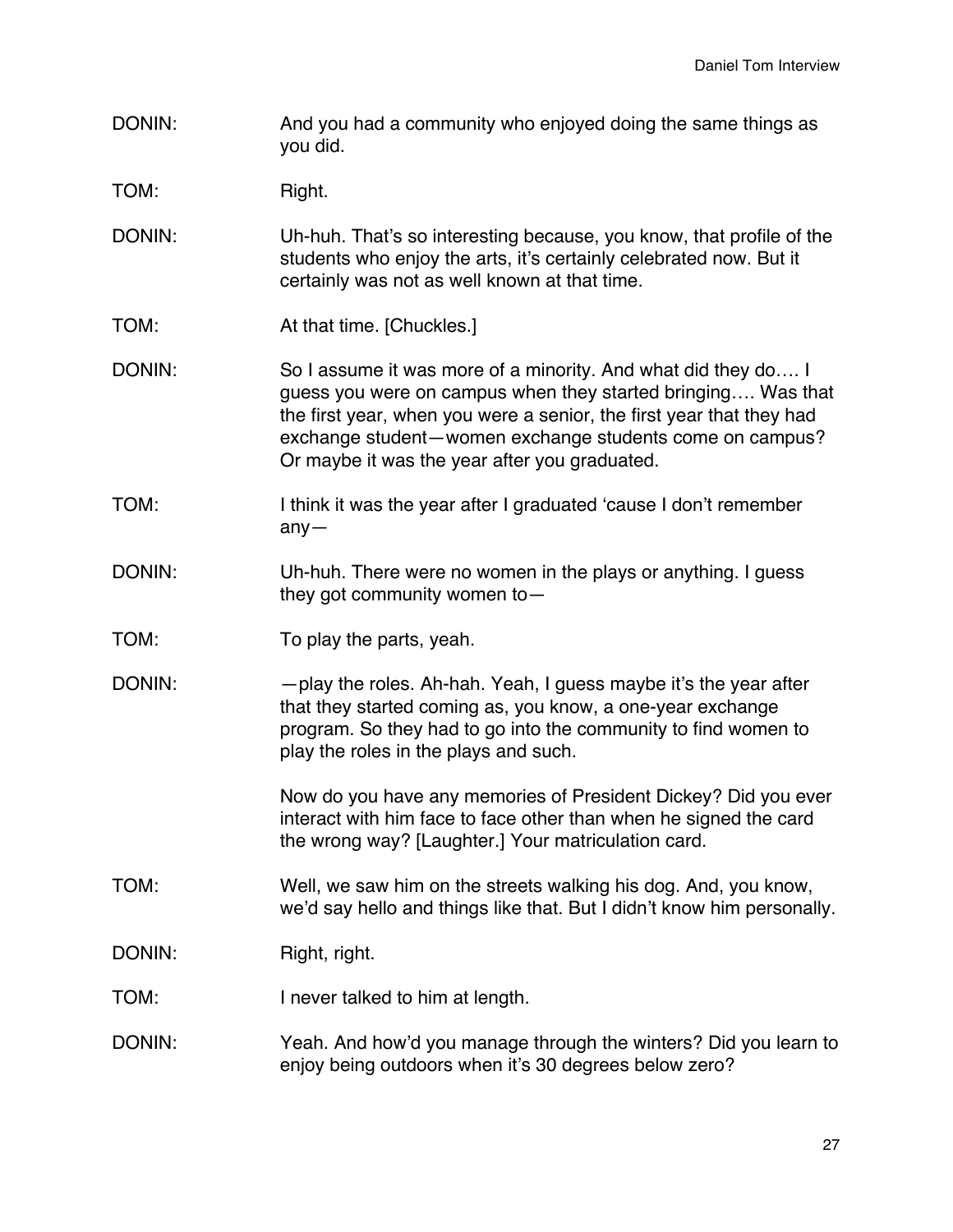| TOM:   | [Laughs.] Yes, I adjusted. And I, of course, liked skiing.                                                                                                                                                                                                                                                                   |
|--------|------------------------------------------------------------------------------------------------------------------------------------------------------------------------------------------------------------------------------------------------------------------------------------------------------------------------------|
| DONIN: | Oh, did you?                                                                                                                                                                                                                                                                                                                 |
| TOM:   | Yeah. So I took up skiing, and would go skiing in the winter.                                                                                                                                                                                                                                                                |
| DONIN: | Uh-huh. So your body adjusted to these cold temperatures here.                                                                                                                                                                                                                                                               |
| TOM:   | Right. I always felt, well, as long as you're inside, you had the<br>radiator, and the room was warm. And before you got out, they had<br>the plows [chuckles] out there plowing the roads and making a<br>pathway through the Green. So I didn't feel that that was any<br>problem.                                         |
| DONIN: | Uh-huh. And you actually enjoyed the skiing and the ice skating?                                                                                                                                                                                                                                                             |
| TOM:   | Mm-hm.                                                                                                                                                                                                                                                                                                                       |
| DONIN: | Winter Carnival, the sculptures. Were you part of the sculpture-<br>making?                                                                                                                                                                                                                                                  |
| TOM:   | No. I knew as freshmen we had to go out there and do the center<br>sculpture. But I didn't find time to do that. [Chuckles.]                                                                                                                                                                                                 |
| DONIN: | Right, right.                                                                                                                                                                                                                                                                                                                |
| TOM:   | And we also had to do the bonfires.                                                                                                                                                                                                                                                                                          |
| DONIN: | Mm-hmm.                                                                                                                                                                                                                                                                                                                      |
| TOM:   | That's a tradition that's—well, it's still here. But we had to do it<br>every home game instead of just the Homecoming.                                                                                                                                                                                                      |
| DONIN: | Did the students in those days build the bonfires?                                                                                                                                                                                                                                                                           |
| TOM:   | Yes.                                                                                                                                                                                                                                                                                                                         |
| DONIN: | Oh, times have changed, haven't they?                                                                                                                                                                                                                                                                                        |
| TOM:   | And then as freshmen, you were responsible for the building<br>bonfires and going and collecting the railroad ties. So I do<br>remember having to go out on a flatbed truck, and they would take<br>us out alongside the railroads. And then we would find the<br>abandoned railroad ties. So that was our responsibility as |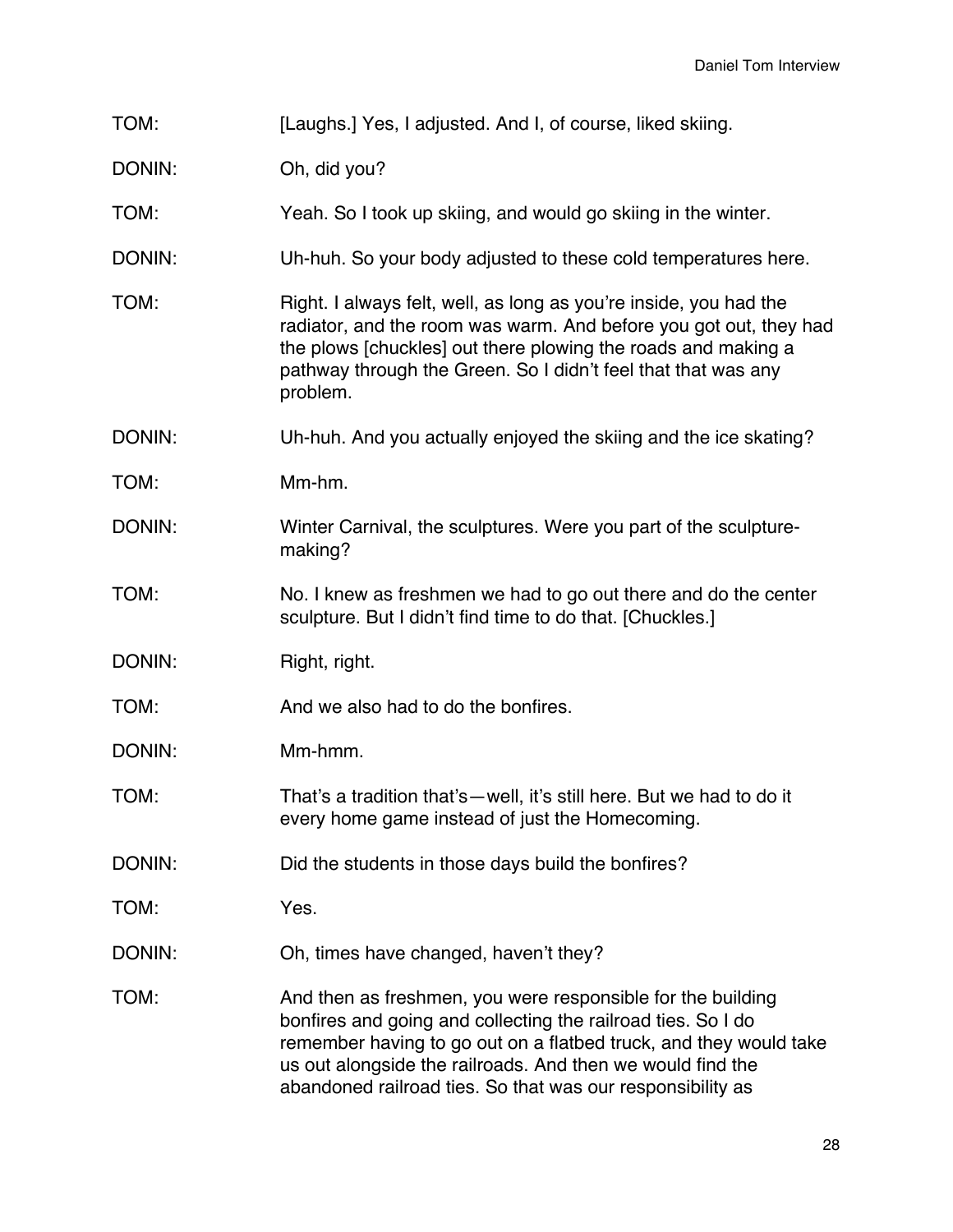freshmen. And as freshmen we also had to answer the telephone in the dorm for the upperclassmen.

DONIN: Ahh, yes, yes.

TOM: And then you also could be drafted, [chuckles] so to speak, by upperclassmen to help them move into their dorm.

DONIN: Oh, yes.

TOM: Or for the fraternities to help them clean up the fraternities for Rush Week and all of that. And then there was the tug-of-war where you had to win or you would have to wear your beanie for an undetermined number of weeks after that.

DONIN: Yes. There was a lot of pressure.

TOM: There was a lot of those traditions that are not carried out today.

DONIN: Which is probably a good thing. Probably a good thing.

TOM: But having to wear the beanie, too, to class and even to get into the dining hall you had to have your beanie on.

DONIN: For how long? Was this just the first week or something?

TOM: No. This was into, I think, the end of October sometime.

DONIN: Oh, goodness.

TOM: Because it was the tug-of-war that determined whether you had to continue wearing them.

DONIN: Oh, yes. Of course. So it was important to win that tug-of-war.

TOM: [Laughs] Yes.

DONIN: [Laughs.] And did you that year?

TOM: Yes, we did.

DONIN: Oh, well done!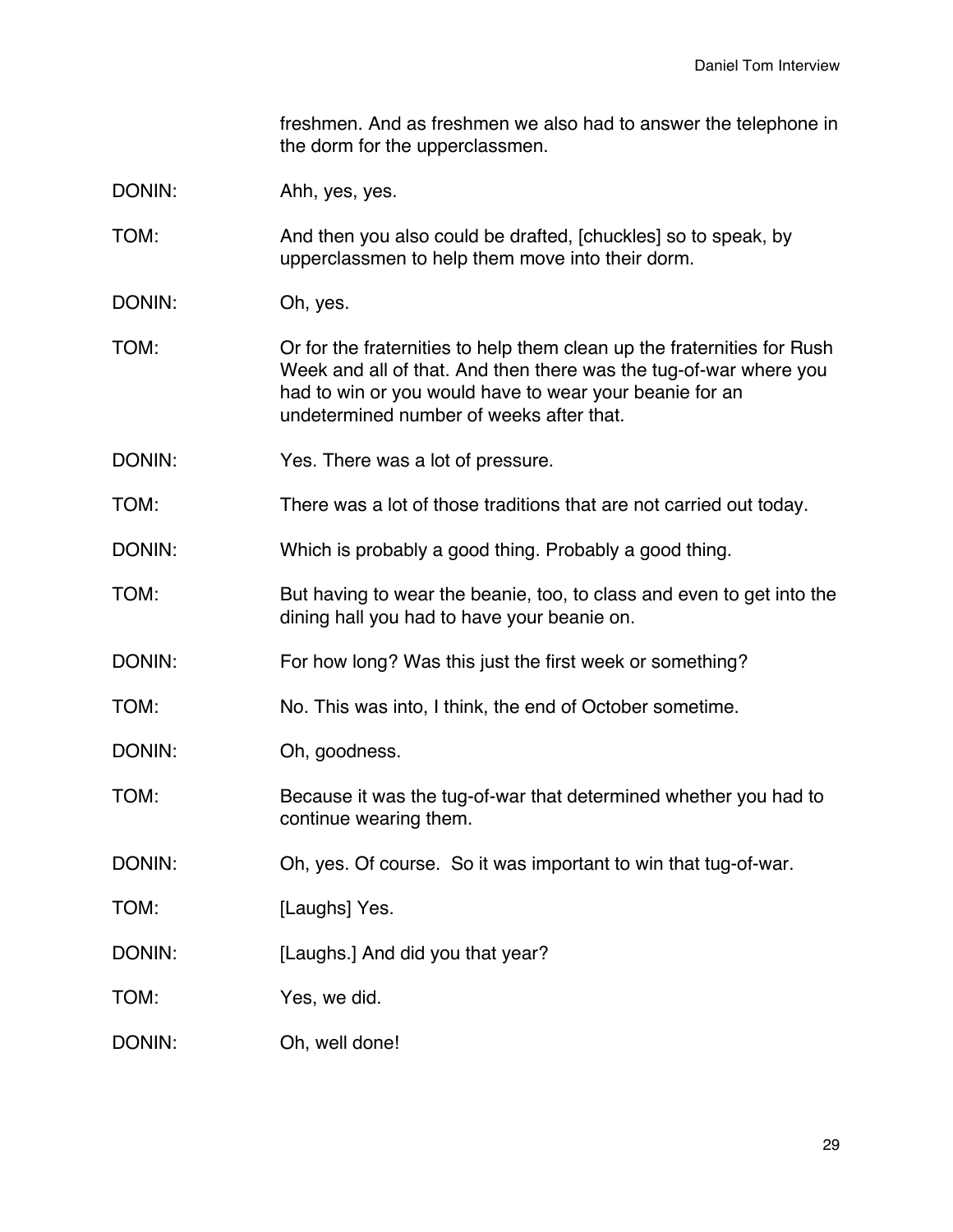| TOM:   | Although we heard that the class before us had lost, and they had a<br>food riot [chuckles] after that. [Laughter] But our class won.<br>Because they said if the upperclassmen felt that your class had<br>bonded, then only the sophomore class would show up as<br>opponents. |
|--------|----------------------------------------------------------------------------------------------------------------------------------------------------------------------------------------------------------------------------------------------------------------------------------|
| DONIN: | Oh.                                                                                                                                                                                                                                                                              |
| TOM:   | But if the upperclassmen felt your class was not bonding together,<br>then the upper three classes could-                                                                                                                                                                        |
| DONIN: | Come and be in the tug-of-war?                                                                                                                                                                                                                                                   |
| TOM:   | Right.                                                                                                                                                                                                                                                                           |
| DONIN: | Oh, and then they'd beat you.                                                                                                                                                                                                                                                    |
| TOM:   | Yes. Because they would have more people.                                                                                                                                                                                                                                        |
| DONIN: | Of course.                                                                                                                                                                                                                                                                       |
| TOM:   | Yes, more men.                                                                                                                                                                                                                                                                   |
| DONIN: | And then you'd have to wear the beanies longer.                                                                                                                                                                                                                                  |
| TOM:   | Right. [Laughter.] But we were fortunate. They-                                                                                                                                                                                                                                  |
| DONIN: | They thought you had bonded already.                                                                                                                                                                                                                                             |
| TOM:   | Right. And so only the sophomore class showed up.                                                                                                                                                                                                                                |
| DONIN: | Oh, that's lucky.                                                                                                                                                                                                                                                                |
| TOM:   | I don't know how many of them even showed up, but we did win<br>very easily.                                                                                                                                                                                                     |
| DONIN: | Oh! Well, done. So did you spend all your four years living on<br>campus? Or did you ever live off campus?                                                                                                                                                                       |
| TOM:   | All four years on campus.                                                                                                                                                                                                                                                        |
| DONIN: | On campus.                                                                                                                                                                                                                                                                       |
| TOM:   | Two years in the Wigwam and two years in Middle Mass.                                                                                                                                                                                                                            |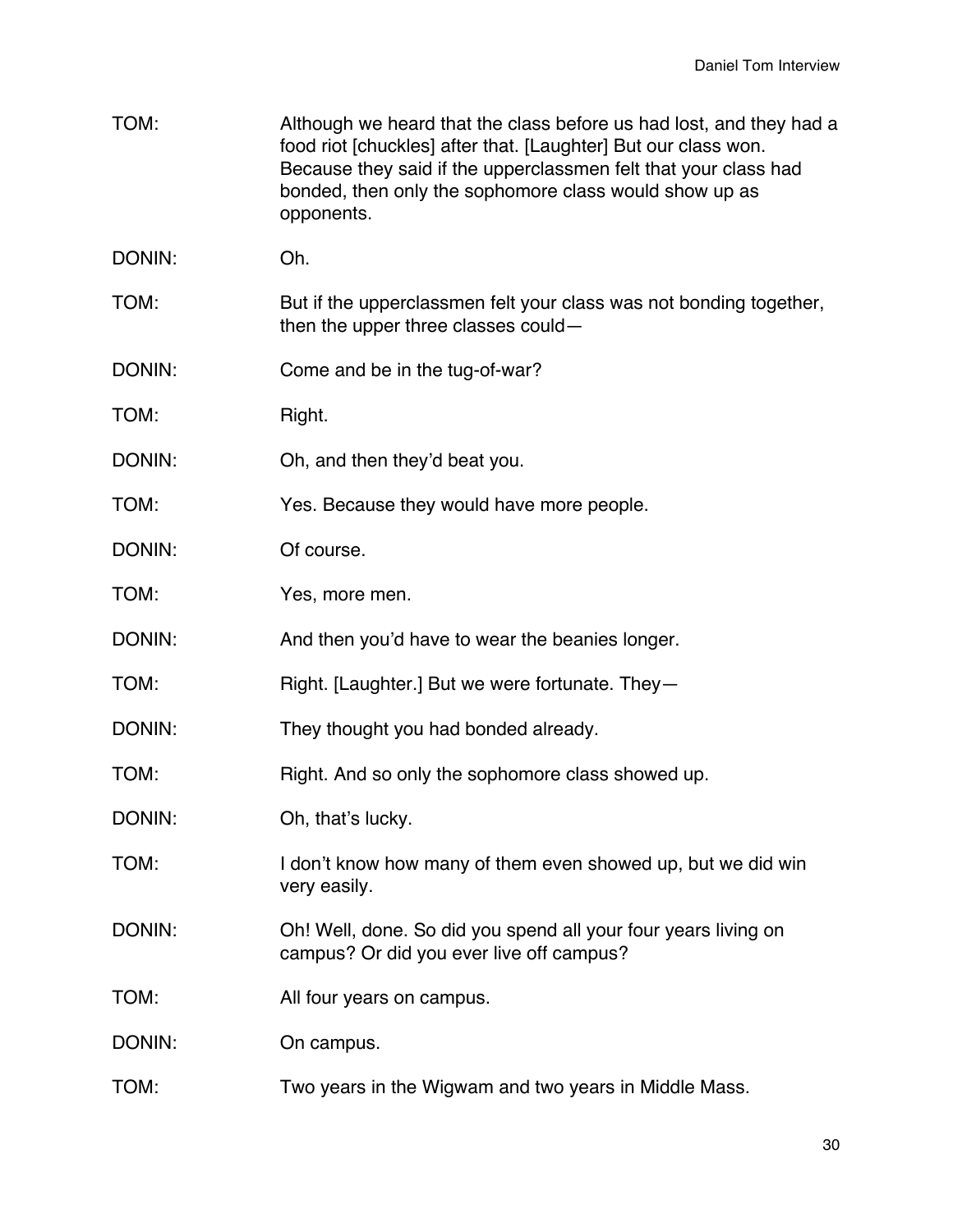- DONIN: Oh, I see. So it wasn't as common back then for students to live off campus, or was it?
- TOM: Yeah, it was not as common because there were not that many places to live. Now, some people moved into their fraternity houses.
- DONIN: Right.
- TOM: But that would still be considered on-campus, I suppose. But we did have a few classmates that found rooms in town.
- DONIN: Right. There were people who let out their rooms.
- TOM: Mm-hmm.
- DONIN: I see. But it's not like today when they're all over the place...all over the Upper Valley it seems, even undergraduates.
- TOM: Oh, okay. Now, we were required to live in the dorm freshman year; I remember that.
- DONIN: Right.
- TOM: Notice a carrelate a carrelation of the Andrew and TOM:
- DONIN: Right.
- TOM: I don't know if it's still the same today.
- DONIN: I don't know what the rule is today, whether students can have cars as freshman. I honestly don't know. Makes sense, though. They should stay on campus that first year.

So…what have I forgotten to ask you? Or do you have any other stories that I haven't pulled out of your brain, pulled out of your memory? [Laughter.]

- TOM: Well, I do have one interesting story about my Chinese professor.
- DONIN: Oh!
- TOM: His name was Henry Kuo. And he was originally from Beijing. And in those days they made a point of, your Chinese professor has to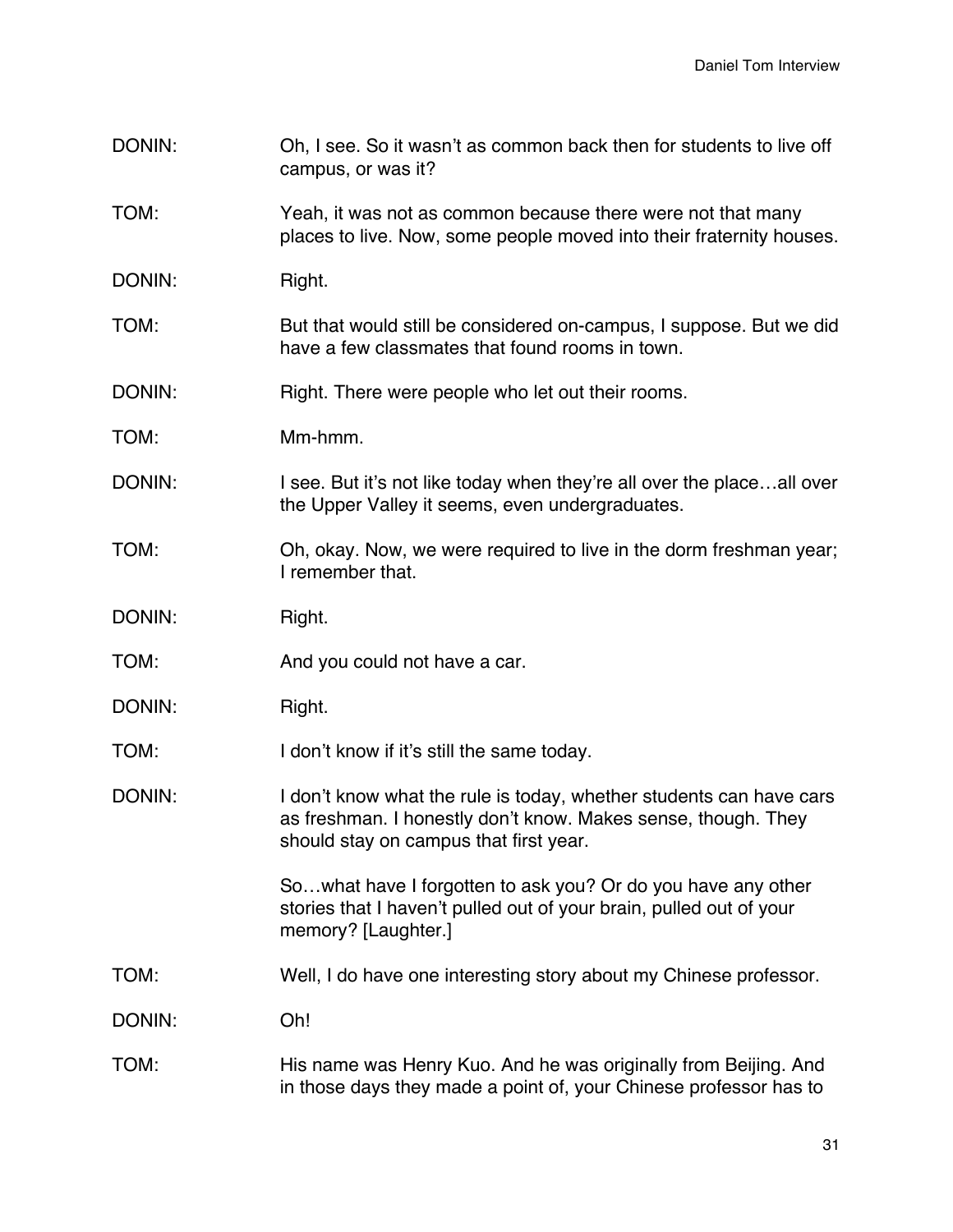be from Beijing—or at least that's the feeling I got while I was studying Chinese. Because Beijing was considered to be the standard. You know, like in English you may have a standard that says this is Standard English, and people who teach English should be speaking Standard English.

And so in Chinese, Beijing was the standard because it was the capital. And people who spoke Mandarin and lived and came from Beijing spoke the best Mandarin. And they even taught the Beijing dialect. The Beijing dialect is known for having R's in their—like, for example, you would say "yidiar" instead of "yidian." And so they would add an R to certain words.

- DONIN: Mm-hmm.
- TOM: And so all of your teachers—in fact most of my Chinese teachers were from Beijing or spoke the Beijing dialect. Now it's considered a dialect.

And so years later, in the 1980s after we were allow-—after we had recognized China and Americans could travel to China, I took a tour group to China; I was the group leader for a tour agency in Hawaii and took a tour to China. And we were in Beijing. And I walked into the Beijing Hotel. And one of my graduate student friends happened to be there. I didn't know he was in Beijing. And he yelled out my name, and I thought to myself, Who knows that I'm here? [Laughs.]

But he said he was there studying…doing research for his Ph.D. And he was at Beijing University. And he said, "Well, I have a student friend of mine, you know, a Beijing University student. And I want you to meet him." And so I said, "Okay." "And his uncle teaches Chinese in the United States."

So this was about the mid-eighties. And so they came to the hotel, and he introduced me to his friend. And when I heard the last name, which was also Kuo, I said, "Is your uncle Henry Kuo?" And he said yes.

DONIN: Oh, unbelievable!

TOM: And then I said, "Well, your uncle taught me Chinese at Dartmouth College."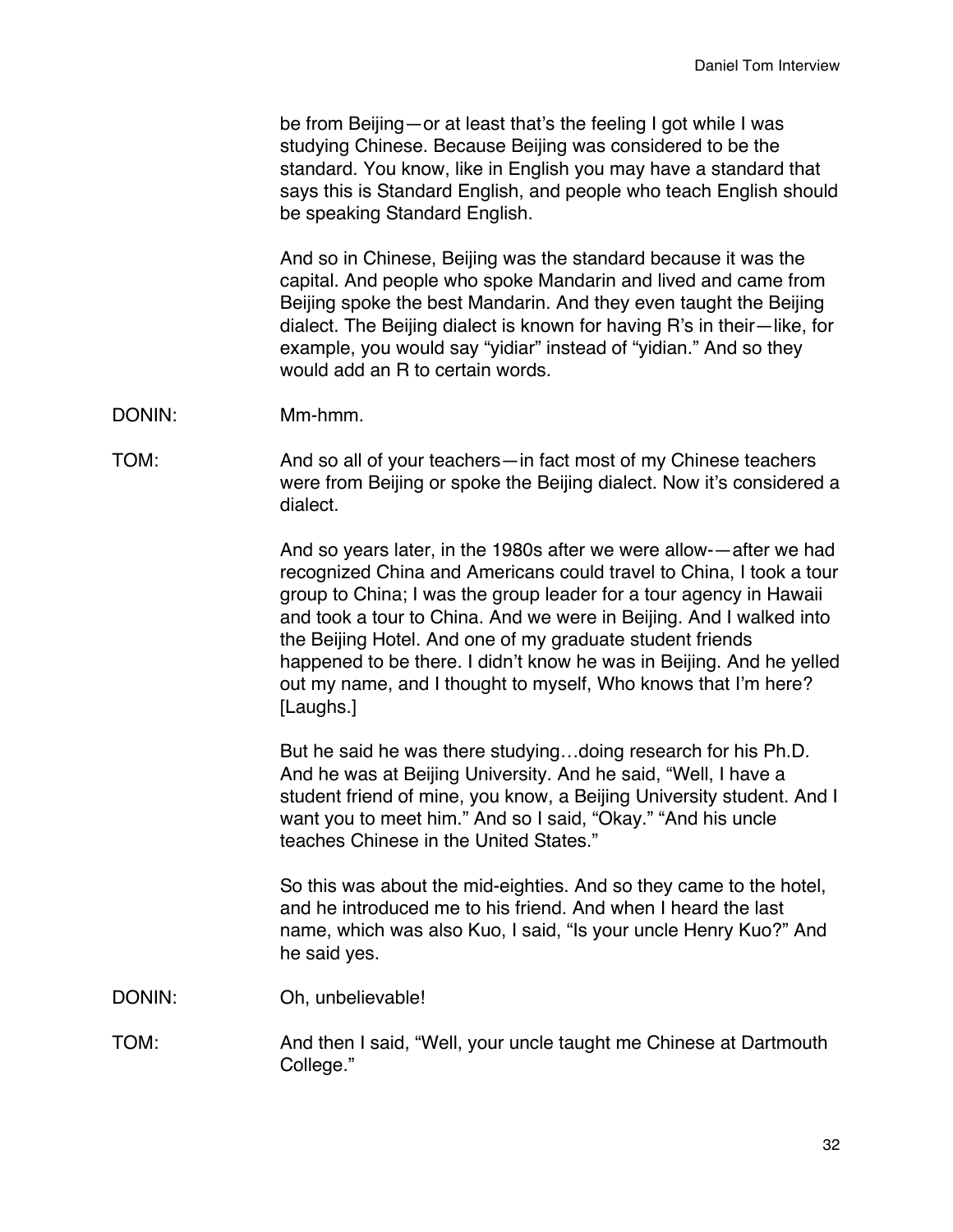| DONIN: | Oh, that's amazing! What a small world! |
|--------|-----------------------------------------|
|--------|-----------------------------------------|

TOM: Yeah.

DONIN: Is Kuo a common Chinese name?

TOM: Yes, it is. Mm-hmm.

DONIN: So that's even more unusual then.

TOM: So that was funny. And I met him. And then my friend, who is from New York, of course, kept up a friendship with him even after he left China and went back to New York. And then eventually this nephew came to the United States to do his Ph.D., and he went to Florida.

DONIN: Mm-hmm.

TOM: And so he got his Ph.D. in Latin American Studies and afterwards a law degree. And then he met another Chinese woman there, and they got married.

DONIN: Mm-hmm.

TOM: And she is a professor also. And they've now moved to Hawaii. [Laughter.]

DONIN: Ah! Full circle.

TOM: So his wife is a professor at one of our universities, West Oahu College.

DONIN: Uh-huh.

TOM: And so I again, from the mid-1980s to—

DONIN: Now.

TOM: —two thousand something, then again we've met up.

DONIN: Paths have crossed again. It is a small world, isn't it? And it's shrinking every day. And that all started at Dartmouth.

TOM: Mm-hmm.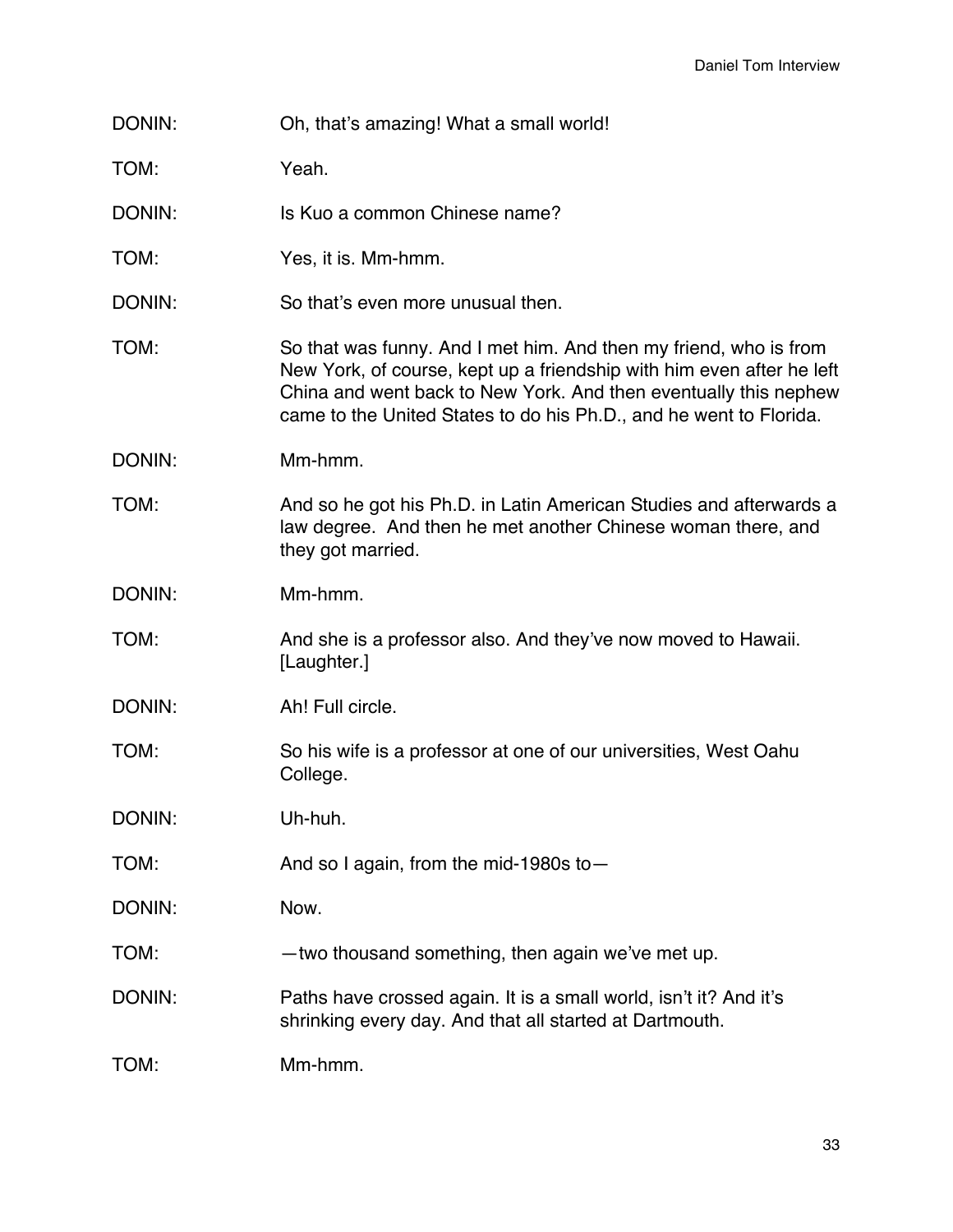| DONIN: | So is Henry Kuo still teaching?                                                                                                                                                                                       |
|--------|-----------------------------------------------------------------------------------------------------------------------------------------------------------------------------------------------------------------------|
| TOM:   | No, he's deceased now.                                                                                                                                                                                                |
| DONIN: | Oh.                                                                                                                                                                                                                   |
| TOM:   | He died about two years ago.                                                                                                                                                                                          |
| DONIN: | Uh-huh.                                                                                                                                                                                                               |
| TOM:   | But he went from Dartmouth to Connecticut College.                                                                                                                                                                    |
| DONIN: | Oh, yes.                                                                                                                                                                                                              |
| TOM:   | And that's where he ended his career. He retired from Connecticut<br>College.                                                                                                                                         |
| DONIN: | Uh-huh. Teaching many, many students Chinese.                                                                                                                                                                         |
| TOM:   | Right.                                                                                                                                                                                                                |
| DONIN: | Wonderful! Wonderful! Okay, Dan. Well, I think Oh, let me ask<br>you one more question. Did you stay in touch with your community<br>of friends that you had here when you were an undergraduate over<br>these years? |
| TOM:   | Yes.                                                                                                                                                                                                                  |
| DONIN: | Oh, how nice.                                                                                                                                                                                                         |
| TOM:   | Yeah. My roommate - my roommates of course.                                                                                                                                                                           |
| DONIN: | Uh-huh.                                                                                                                                                                                                               |
| TOM:   | And unfortunately the roommate that's closest, he lives in<br>Massachusetts-                                                                                                                                          |
| DONIN: | Oh!                                                                                                                                                                                                                   |
| TOM:   | -decided not to come to this reunion.                                                                                                                                                                                 |
| DONIN: | Oh, dear.                                                                                                                                                                                                             |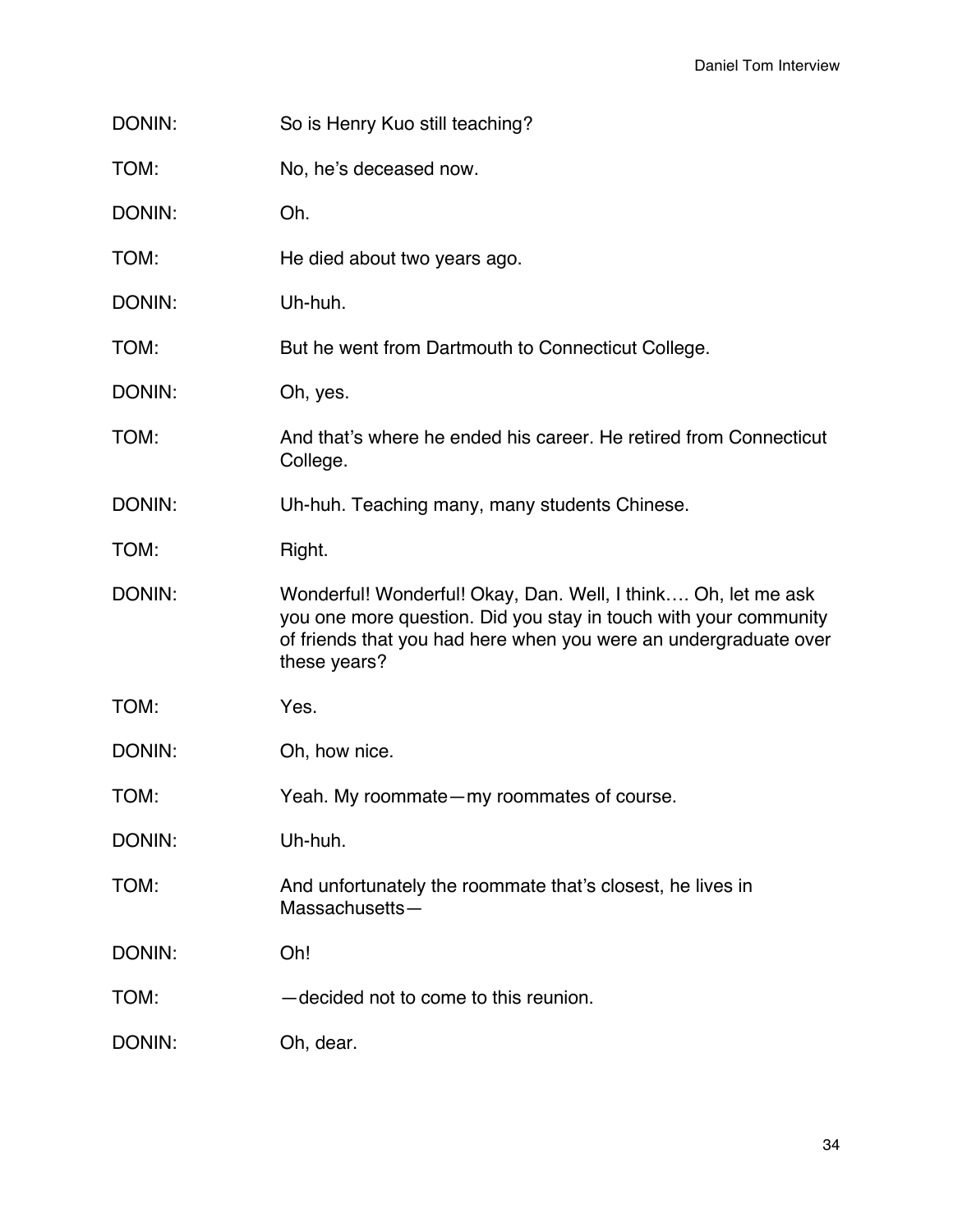TOM: And we're kind of sad about that. And my other roommate is now in Minneapolis.

DONIN: Uh-huh.

- TOM: But he has chosen not to come either. By the way I did ride up here from Boston with my Hawaii classmate from Wigwam dorm days who now lives in Boston and I spent the night at his home before coming to the reunion.
- DONIN: Uh-huh.

TOM: But I have seen them since we graduated.

- DONIN: Mm-hmm. Is there a Dartmouth Club in Hawaii?
- TOM: Yes, there is a very active Dartmouth Club in Hawaii.
- DONIN: Oh, that's nice.
- TOM: A lot of the…. I think it's a very strong club because a lot of the Hawaii people, you know, it's not rare that…. I mean I think in every class there's probably someone from Hawaii.
- DONIN: Oh, sure.
- TOM: But there's a sort of bond there of, you know, Hawaii people going to Dartmouth. So I've known—I've met many, many Dartmouth alums throughout the years.
- DONIN: That's nice. Well, I think when you're that far away from the College, whatever it is—
- TOM: Mm-hmm.
- DONIN: you probably try a little harder to stay in touch because it's the only way to stay connected really.
- TOM: Right, right. And some of the singing groups have come to Hawaii.
- DONIN: Come to visit?
- TOM: Yes.